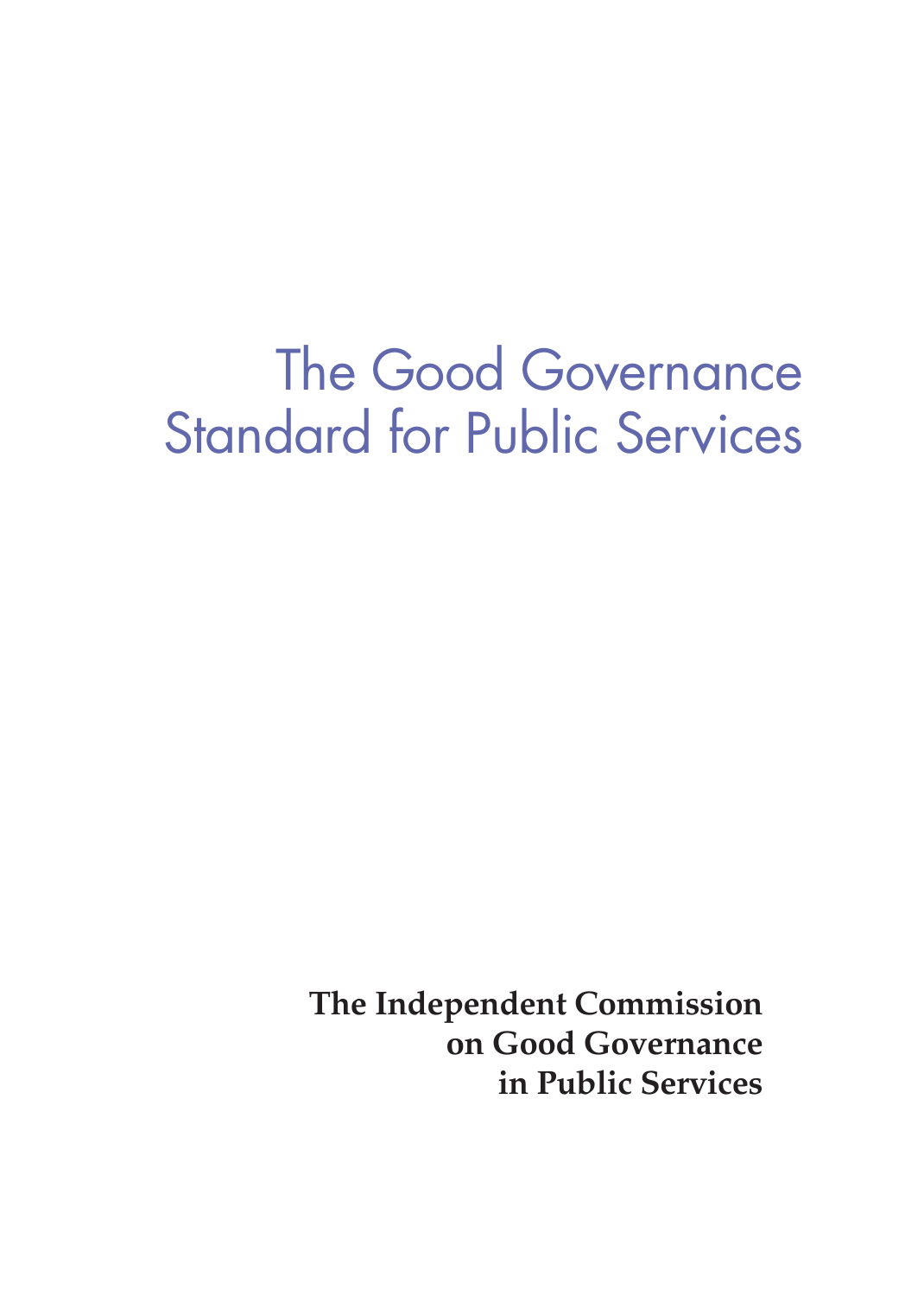#### © OPM and CIPFA, 2004

OPM (Office for Public Management Ltd) CIPFA (The Chartered Institute of Public 252b Gray's Inn Road London WC1X 8XG tel: 020 7239 7800 fax: 020 7837 5800 email: office@opm.co.uk web: www.opm.co.uk

Finance and Accountancy) 3 Robert Street London WC2N 6RL tel: 020 7543 5600 fax: 020 7543 5700 web: www.cipfa.org.uk

ISBN: 1 898531 86 2

This book may not, in part or in whole, be copied, photocopied, translated or converted into any electronic or machine-readable form without prior written permission from OPM or CIPFA.

Design and layout by Amanda Little

Printed by Hackney Press Ltd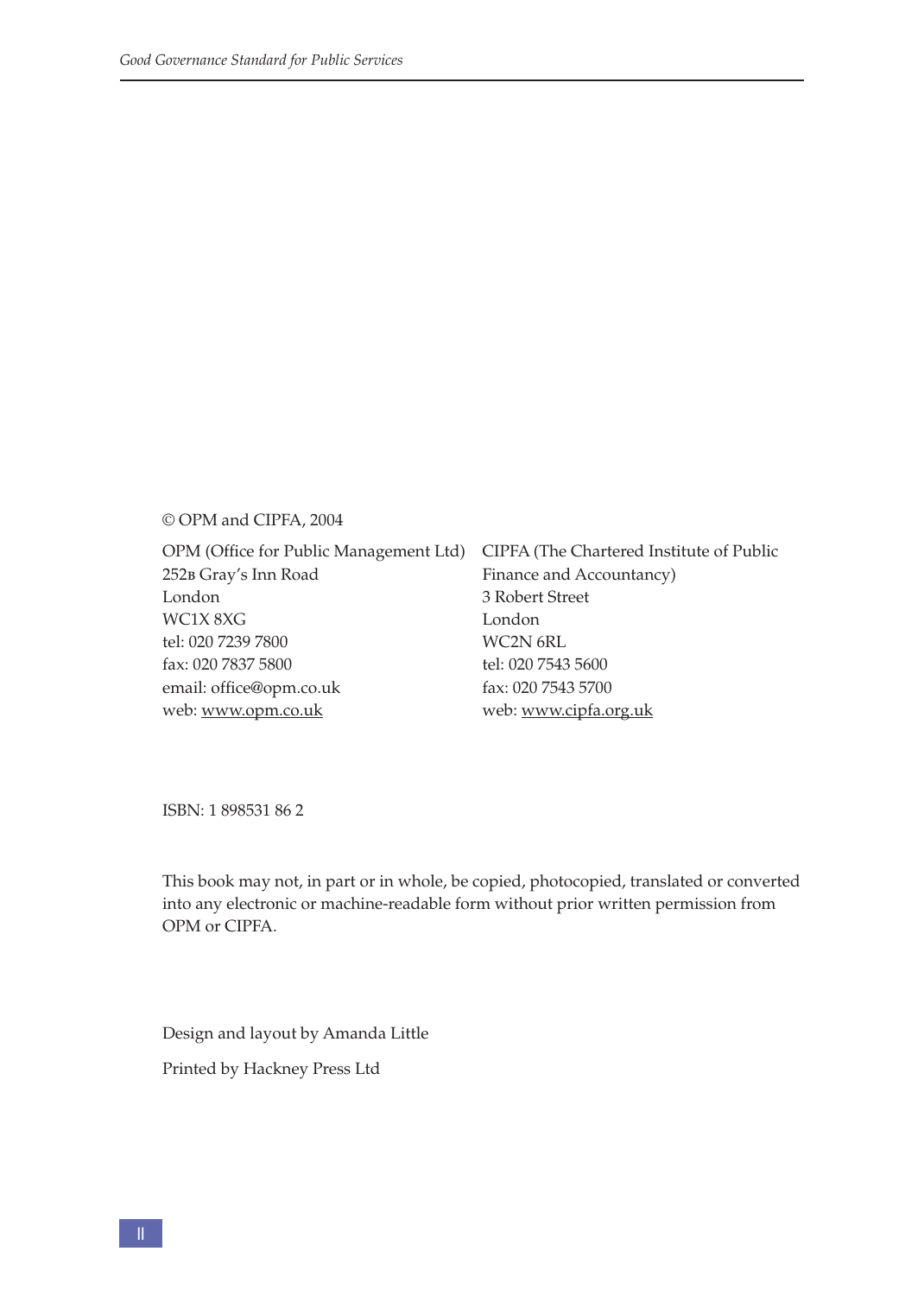## **Contents**

| 1. Good governance means focusing on the organisation's purpose and |                                                                                           |                                                                                                                                                |  |  |  |
|---------------------------------------------------------------------|-------------------------------------------------------------------------------------------|------------------------------------------------------------------------------------------------------------------------------------------------|--|--|--|
|                                                                     | 1.1                                                                                       | Being clear about the organisation's purpose and its intended                                                                                  |  |  |  |
|                                                                     | 1.2                                                                                       |                                                                                                                                                |  |  |  |
|                                                                     | 1.3                                                                                       |                                                                                                                                                |  |  |  |
|                                                                     | 2. Good governance means performing effectively in clearly defined functions and roles  9 |                                                                                                                                                |  |  |  |
|                                                                     | 2.1                                                                                       |                                                                                                                                                |  |  |  |
|                                                                     | 2.2                                                                                       | Being clear about the responsibilities of non-executives and the<br>executive, and making sure that those responsibilities are carried out  10 |  |  |  |
|                                                                     | 2.3                                                                                       | Being clear about relationships between governors and the public  11                                                                           |  |  |  |
|                                                                     |                                                                                           | 3. Good governance means promoting values for the whole organisation and                                                                       |  |  |  |
|                                                                     |                                                                                           | demonstrating the values of good governance through behaviour  13                                                                              |  |  |  |
|                                                                     | 3.1                                                                                       |                                                                                                                                                |  |  |  |
|                                                                     | 3.2                                                                                       | Individual governors behaving in ways that uphold and exemplify                                                                                |  |  |  |
|                                                                     | 4. Good governance means taking informed, transparent decisions and managing risk  15     |                                                                                                                                                |  |  |  |
|                                                                     | 4.1                                                                                       | Being rigorous and transparent about how decisions are taken  15                                                                               |  |  |  |
|                                                                     | 4.2                                                                                       | Having and using good quality information, advice and support  16                                                                              |  |  |  |
|                                                                     | 4.3                                                                                       | Making sure that an effective risk management system is in operation  16                                                                       |  |  |  |
|                                                                     | 5. Good governance means developing the capacity and capability of the                    |                                                                                                                                                |  |  |  |
|                                                                     |                                                                                           | 5.1 Making sure that appointed and elected governors have the skills,                                                                          |  |  |  |
|                                                                     | 5.2                                                                                       | Developing the capability of people with governance responsibilities                                                                           |  |  |  |
|                                                                     | 5.3                                                                                       | Striking a balance, in the membership of the governing body, between                                                                           |  |  |  |
|                                                                     |                                                                                           | 6. Good governance means engaging stakeholders and making accountability real  23                                                              |  |  |  |
|                                                                     | 6.1                                                                                       | Understanding formal and informal accountability relationships  23                                                                             |  |  |  |
|                                                                     | 6.2                                                                                       | Taking an active and planned approach to dialogue with and accountability                                                                      |  |  |  |
|                                                                     | 6.3                                                                                       | Taking an active and planned approach to responsibility to staff  24                                                                           |  |  |  |
|                                                                     | 6.4                                                                                       |                                                                                                                                                |  |  |  |
|                                                                     | Appendix A: Assessment questions for governors and governing bodies to                    |                                                                                                                                                |  |  |  |
|                                                                     |                                                                                           | Appendix B: Questions for members of the public and their representatives to ask                                                               |  |  |  |
|                                                                     |                                                                                           |                                                                                                                                                |  |  |  |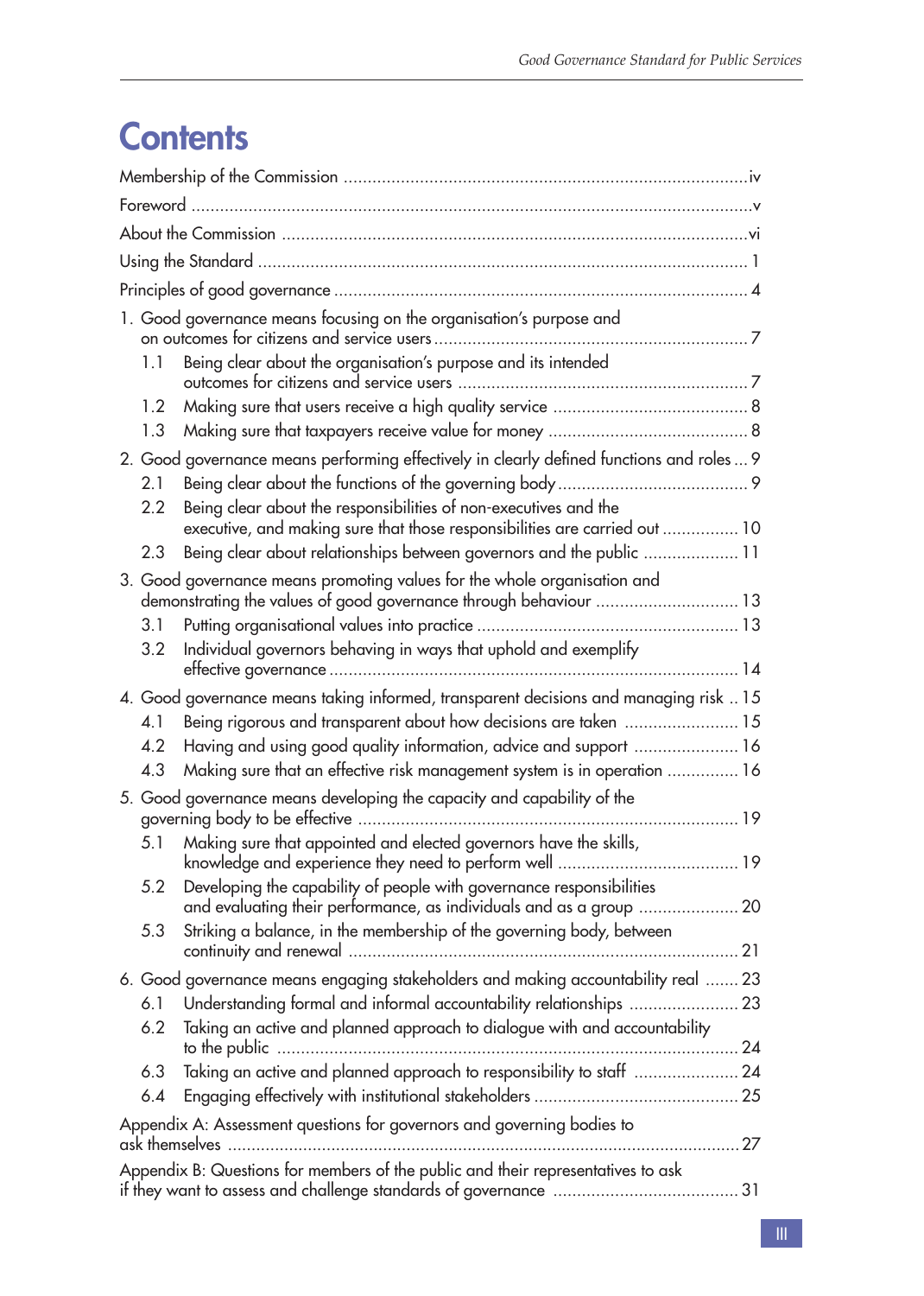## **Membership of the Commission**

#### **Chair of the Commission**

Sir Alan Langlands, Principal and Vice Chancellor, University of Dundee

#### **Commission members**

Lord Richard Best, Director, Joseph Rowntree Foundation

Sir Ian Blair, Deputy Commissioner, Metropolitan Police Service

Mr Jim Coulter, Chief Executive, National Housing Federation

Ms Lucy de Groot, Executive Director, Improvement and Development Agency

Ms Liz Kerry, Chief Executive, Yorkshire and Humber Assembly

Mr Bob Kerslake, Chief Executive, Sheffield County Council

Mr Ed Mayo, Chief Executive, National Consumer Council

Dr Greg Parston, Executive Chairman, OPM

Ms Bharti Patel, to October 2004 Director of Communications, Ethnic Minority Foundation

The Honourable Barbara Thomas, Deputy Chair, Financial Reporting Council and from September 2004 Chairman, United Kingdom Atomic Energy Authority

Ms Jo Williams CBE, Chief Executive, Mencap

#### **Co-secretaries to the Commission**

Steve Freer, Chief Executive, CIPFA

Adrienne Fresko CBE, Head of the Centre for Public Governance, OPM (to 30 September 2004)

Jane Steele, Head of Public Interest Research, OPM (from 1 October 2004)

#### **Head of Research for the Commission**

Jane Steele, Head of Public Interest Research, OPM

#### **Research and support team**

Kerry Ace, Finance and Policy Manager, CIPFA Andrea Carr, Project Administrator, OPM Robert Coffey, Researcher, OPM (from September 2004) Kerri Hampton, Senior Researcher, OPM (to September 2004) Sandra Harper, Group Administrator, CIPFA Vernon Soare, Policy and Technical Director, CIPFA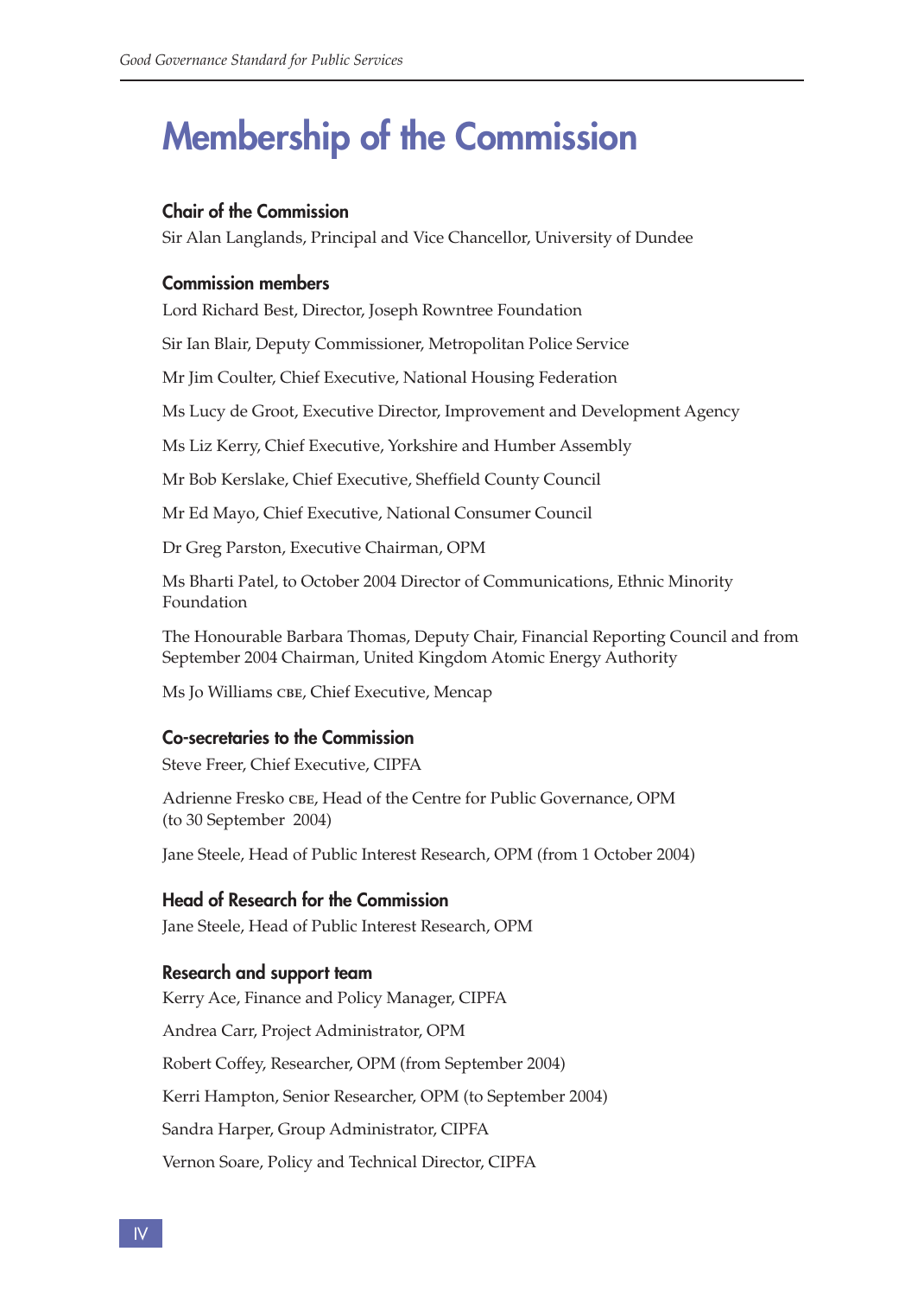## **Foreword**

By 2005/6, public expenditure in the UK will exceed £500 billion<sup>1</sup>. How this money is spent and the quality of services it provides is critically important to us all as users of services and as taxpayers. Because of this we all need governance of our public services to be of a high standard. Good governance leads to good management, good performance, good stewardship of public money, good public engagement and, ultimately, good outcomes<sup>2</sup>.

The governors of our public service organisations face a difficult task. They are the people responsible for governance – the leadership, direction and control of the organisations they serve. Their responsibility is to ensure that they address the purpose and objectives of these organisations and that they work in the public interest. They have to bring about positive outcomes for the people who use the services, as well as providing good value for the taxpayers who fund these services. They have to balance the public interest with their accountability to government and an increasingly complex regulatory environment, and motivate front-line staff by making sure that good executive leadership is in place. Governors shoulder a heavy responsibility in relation to health, education, housing, criminal justice and many other aspects of public service.

More than  $450,000$  people $^3$  contribute as governors to a wide range of public service organisations and partnerships. There is clear evidence that many have difficulties in fulfilling these responsibilities<sup>4</sup>. To help them with their tasks, there is an urgent and ongoing need to be clear about the purpose of governance and the role of the governor, expand the supply of governors, improve induction programmes and encourage good relationships between governors and the executive teams who are accountable to them.

It is perhaps surprising that there is no common code for public service governance to provide guidance across the complex and diverse world of public services, which are provided by the public sector and a range of other agencies. The *Good Governance Standard for Public Services* addresses this issue head on. It builds on the Nolan principles<sup>5</sup> for the conduct of individuals in public life, by setting out six core principles of good governance for public service organisations. It shows how these should be applied if organisations are to live up to the Standard and provides a basis for the public to challenge sub-standard governance. I hope that the publication of the Standard will encourage public bodies to review their own effectiveness, and that it will provide commissioners and regulators of public services with a common framework for assessing good governance practice.

It has been a privilege to take part in this work and my personal thanks go to the members of the Commission, the Commission secretaries and the head of research, who simply want to help governors do a difficult job better. I also gratefully acknowledge the support provided by the Joseph Rowntree Foundation and the commitment of CIPFA (Chartered Institute of Public Finance and Accountancy) and OPM® (Office for Public Management).

Sir Alan Langlands Chair of the Commission January 2005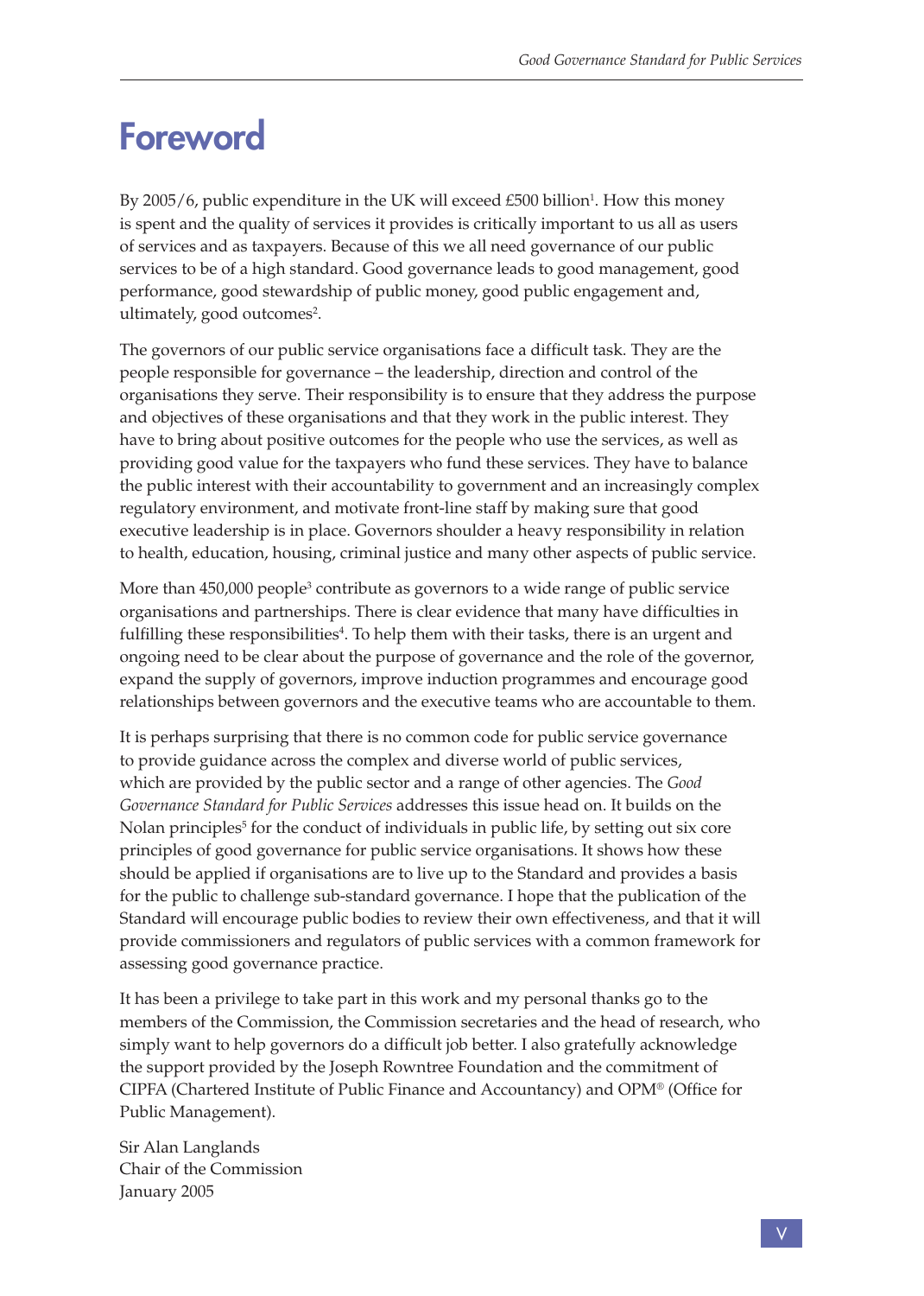## **About the Commission**

The Independent Commission on Good Governance in Public Services was established by the Office for Public Management (OPM®) and the Chartered Institute of Public Finance and Accountancy (CIPFA), in partnership with the Joseph Rowntree Foundation. The role of the Commission was to develop a common code and set of principles for good governance across public services.

The Commission began work early in 2004. The first stage was to consult a wide range of stakeholders, through face-to-face discussions and meetings around the UK and a process of inviting written contributions from all types of public service organisations. This consultation focused on the potential value of a common code or set of principles for governing all public services, and sought views on what the code should include.

Following this consultation, the Commission produced a draft of the *Good Governance Standard for Public Services*. The draft was the subject of a second round of consultation in the autumn of 2004. This included meetings with service users and citizens, to explore the potential value of the Standard from their point of view. The Standard was then amended to reflect the views expressed in the consultation.

Further information about the work of the Commission and the responses to both rounds of consultation are available at www.opm.co.uk/ICGGPS.

<sup>1</sup> *Spending Review 2004*, HM Treasury

<sup>2</sup> For example, standards of corporate governance have a central place in the Audit Commission's comprehensive performance assessment of the quality of services provided by local authorities

<sup>3</sup> Estimated number of members of governing bodies of public services in the UK

<sup>4</sup> For example *Rubber Stamped*?, OPM, 2003

<sup>5</sup> Committee on Standards in Public Life, 1995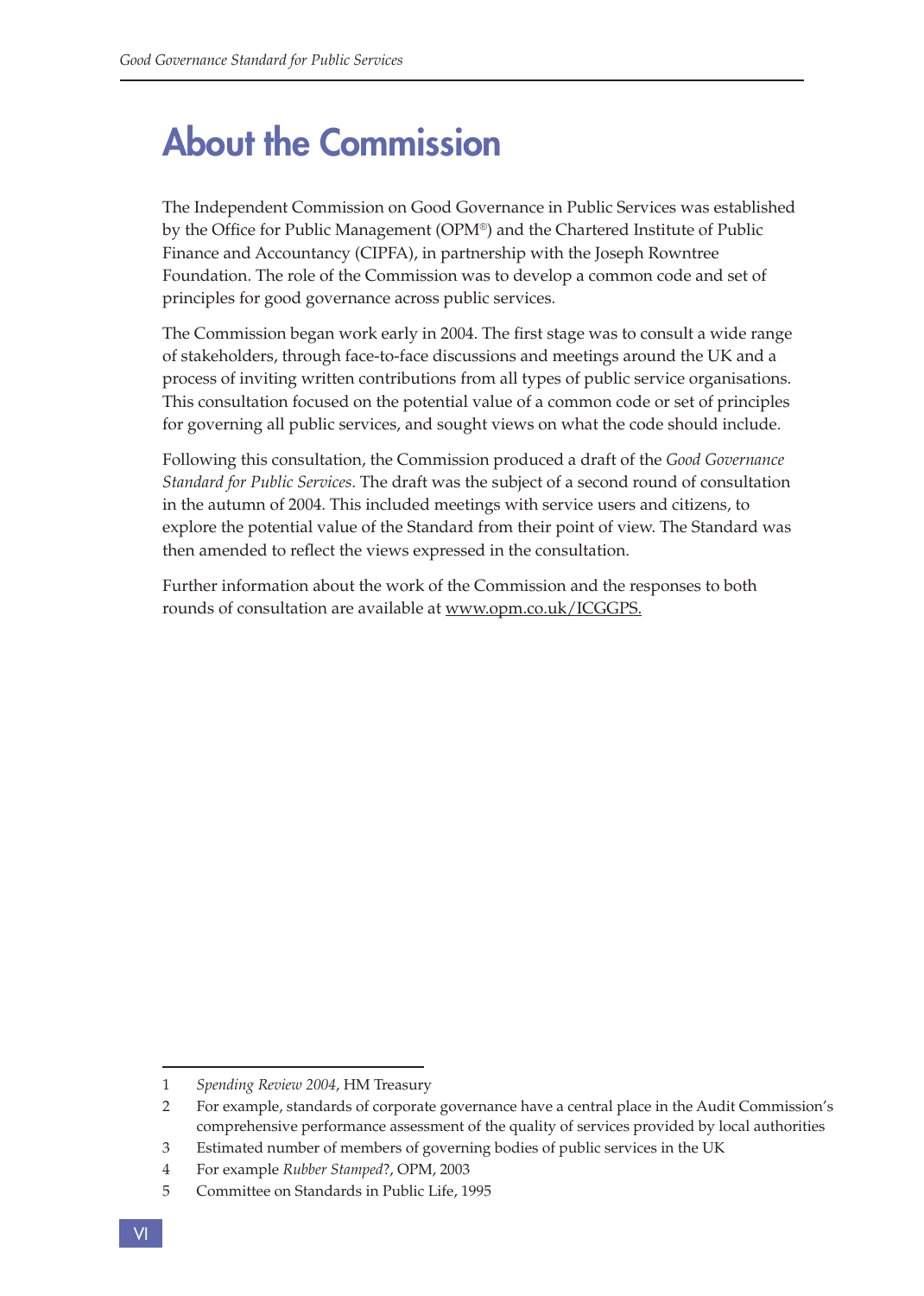## **Using the Standard**

## **The purpose of the Standard**

We intend the *Good Governance Standard for Public Services* as a guide to help everyone concerned with the governance of public services not only to understand and apply common principles of good governance, but also to assess the strengths and weaknesses of current governance practice and improve it. We hope that the Standard will be useful to governors who are striving to do a difficult job better, and to individuals and groups who have an interest in scrutinising the effectiveness of governance.

The Standard focuses on the ways different functions of governance can support each other. Governance is dynamic: good governance encourages the public trust and participation that enables services to improve; bad governance fosters the low morale and adversarial relationships that lead to poor performance or even, ultimately, to dysfunctional organisations.

## **Scope of the Standard**

The *Good Governance Standard for Public Services* is intended for use by all organisations and partnerships that work for the public, using public money. Most of these are public sector organisations whose services are used directly by members of the public or who are responsible for less visible activities, such as regulation and policy development.

However, the use of public money to provide public services is not limited to the public sector. The public also has an interest in the governance of non-public sector organisations that spend public money, and the Standard is designed to help them too.

## **Relationship with other codes and guidance**

While the Standard has a wide scope, it does not seek to duplicate the codes and guidance that already exist for some specific types of organisation. We hope that those who develop and set these codes will refer to the Standard in updating and reviewing their own codes, and use it to enhance the debate about governance within and between different sectors. Where codes and guidance do not already exist, as in many formal and informal partnerships, we hope that the Standard will provide a shared understanding of what constitutes good governance.

## **Applying the Standard to different governance structures and sizes of organisation**

The principles form a universal Standard of good governance and we encourage all organisations to show that they are putting it into practice in a way that reflects their structure and is proportionate to their size. We recognise that not all parts of the Standard will appear to be directly applicable to all types and size of organisation.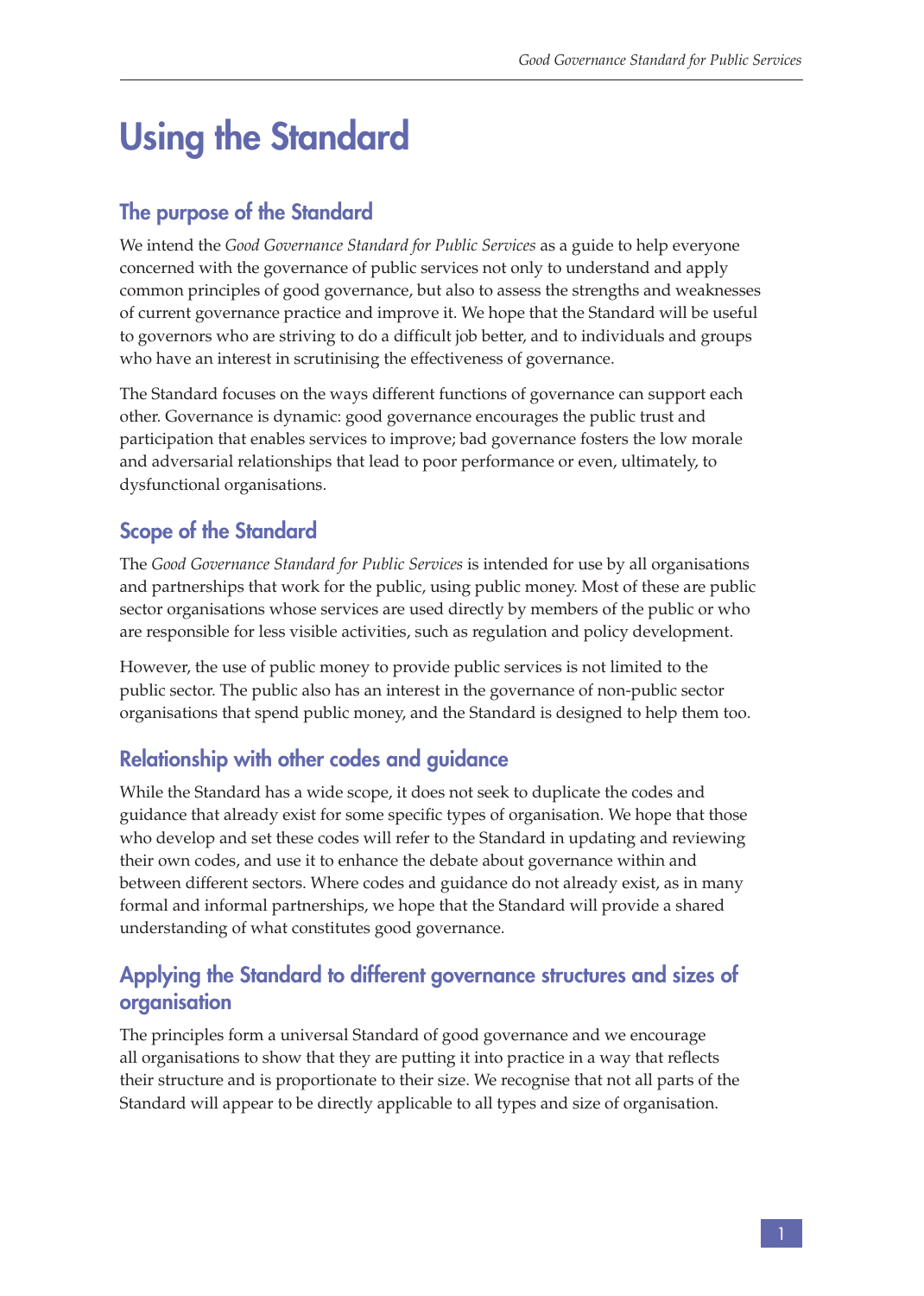The many types of organisations to which the Standard applies – central government and local service providers, and public sector and independent organisations – have a wide range of governance structures; for example, some governing bodies will be elected and some appointed. Organisations also vary enormously in size and complexity, from, for example, a small school to a large hospital trust.

We call on governing bodies to report publicly on the extent to which they live up to the Standard, and explain why and how they have adapted any of the principles and their applications to suit their type and size of organisation. In doing so, we ask organisations to demonstrate the spirit and ethos of good governance, which the Standard aims to capture and which cannot be achieved by rules and procedures alone.

## **Putting the Standard into practice**

The Standard comprises six core principles of good governance, each with its supporting principles. The 'Application' box next to each supporting principle explains what should be done to put it into practice. At the end of each section, good practice examples illustrate ways of putting the principles into practice.

Appendix A comprises questions that governing bodies should ask themselves to test how far they live up to the Standard, and to develop action plans for making any necessary improvements.

Appendix B comprises questions for members of the public or their representatives to ask if they want to understand or challenge the governance of public service organisations. We also suggest that organisations ask themselves these questions to test their own openness and accountability to the public. The questions could be used as a basis for 'frequently asked questions' (FAQs) on public websites.

## **Terminology**

In order to be applicable to different kinds of organisation, the Standard uses some general terms, with the following definitions:

- **Governing body**: the body with overall responsibility for directing and controlling an organisation. For example, the police authority; the governors of a school; the board of a housing association, an NHS trust or a non-departmental public body; the council in local government
- Governor: member of the governing body, whether elected or appointed. For example, member of a police authority, school governor, board member of a housing association or non-departmental public body, executive or non-executive director of an NHS trust, elected member or councillor of a local authority
- **Non-executive**: governors without executive responsibilities (nonexecutive directors are sometimes referred to as independent directors)
- **Executive**: the senior staff of the organisation. Some types of boards include executive directors as governors.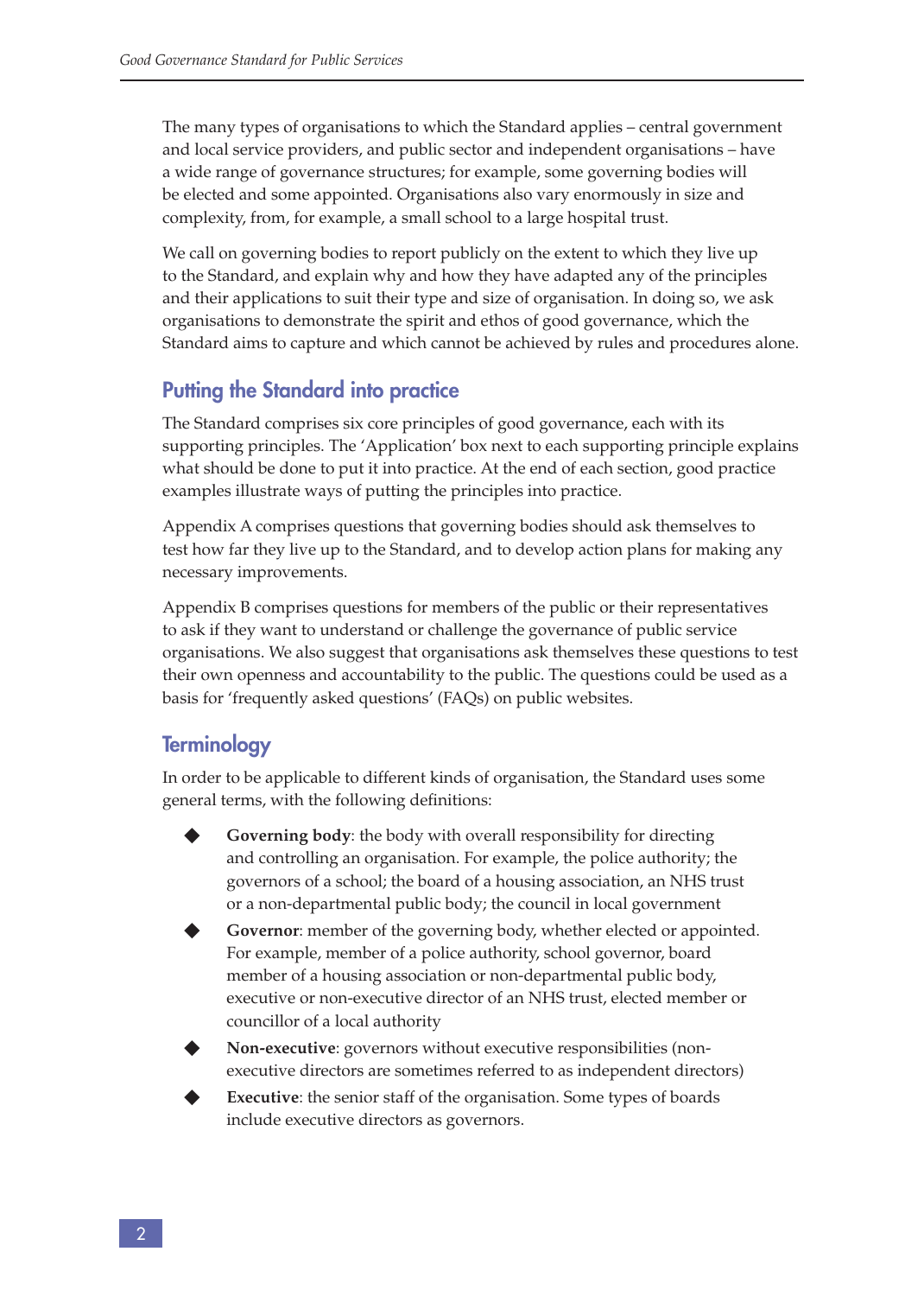The term 'executive' has a different meaning in local government in England and Wales, where the executive comprises elected representatives. There are three possible structures for the 'executive': a council leader, elected by the full council, who appoints councillors to a cabinet; a directly elected mayor who appoints councillors to a cabinet; a directly elected mayor and a council manager, who is an officer. In NHS foundation trusts, the 'governing body' is the board of directors while the group known as governors form a separate body.

We hope that the Standard will help all those with an interest in public governance to assess good governance practice.

| Sir Alan Langlands | Mr Bob Kerslake               |
|--------------------|-------------------------------|
| Lord Richard Best  | Mr Ed Mayo                    |
| Sir Ian Blair      | Dr Greg Parston               |
| Mr Jim Coulter     | Ms Bharti Patel               |
| Ms Lucy de Groot   | The Honourable Barbara Thomas |
| Ms Liz Kerry       | Ms Jo Williams CBE            |

Members of the Independent Commission on Good Governance in Public Services January 2005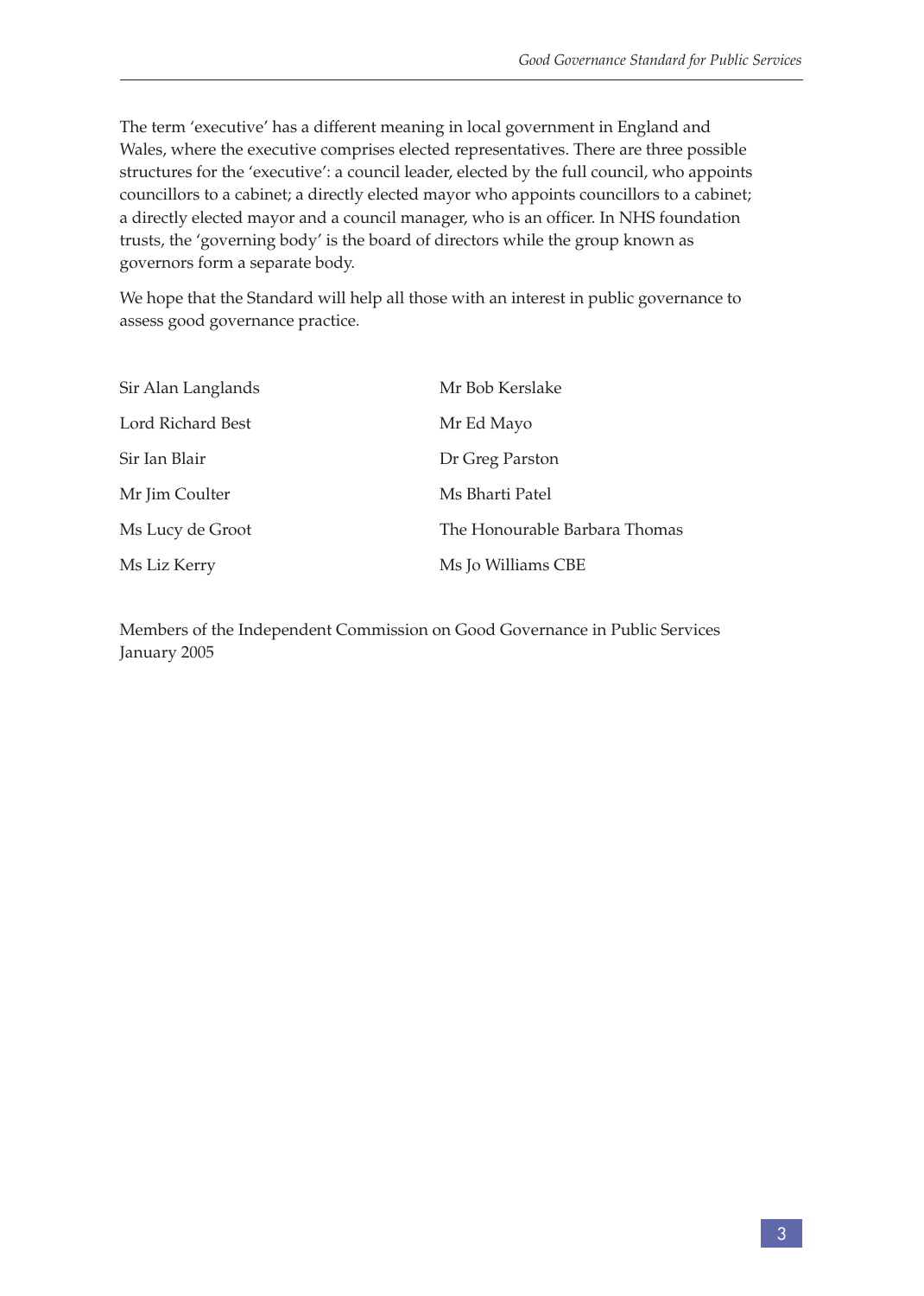## **Principles of good governance**

The standard comprises six core principles of good governance, each with its supporting principles.

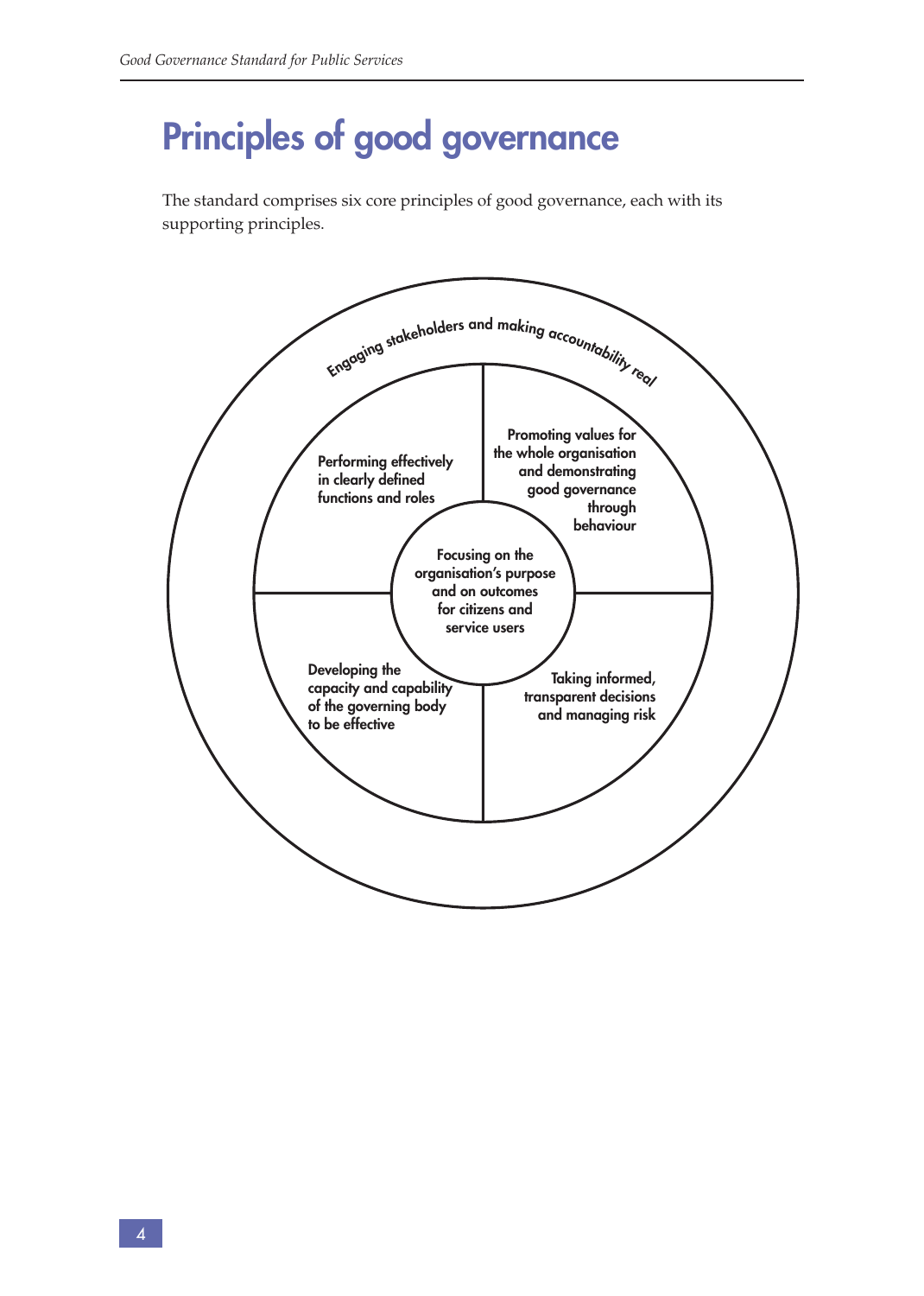### **1. Good governance means focusing on the organisation's purpose and on outcomes for citizens and service users**

- 1.1 Being clear about the organisation's purpose and its intended outcomes for citizens and service users
- 1.2 Making sure that users receive a high quality service
- 1.3 Making sure that taxpayers receive value for money

## **2. Good governance means performing effectively in clearly defined functions and roles**

- 2.1 Being clear about the functions of the governing body
- 2.2 Being clear about the responsibilities of non-executives and the executive, and making sure that those responsibilities are carried out
- 2.3 Being clear about relationships between governors and the public

## **3. Good governance means promoting values for the whole organisation and demonstrating the values of good governance through behaviour**

- 3.1 Putting organisational values into practice
- 3.2 Individual governors behaving in ways that uphold and exemplify effective governance

## **4. Good governance means taking informed, transparent decisions and managing risk**

- 4.1 Being rigorous and transparent about how decisions are taken
- 4.2 Having and using good quality information, advice and support
- 4.3 Making sure that an effective risk management system is in operation

## **5. Good governance means developing the capacity and capability of the governing body to be effective**

- 5.1 Making sure that appointed and elected governors have the skills, knowledge and experience they need to perform well
- 5.2 Developing the capability of people with governance responsibilities and evaluating their performance, as individuals and as a group
- 5.3 Striking a balance, in the membership of the governing body, between continuity and renewal

## **6. Good governance means engaging stakeholders and making accountability real**

- 6.1 Understanding formal and informal accountability relationships
- 6.2 Taking an active and planned approach to dialogue with and accountability to the public
- 6.3 Taking an active and planned approach to responsibility to staff
- 6.4 Engaging effectively with institutional stakeholders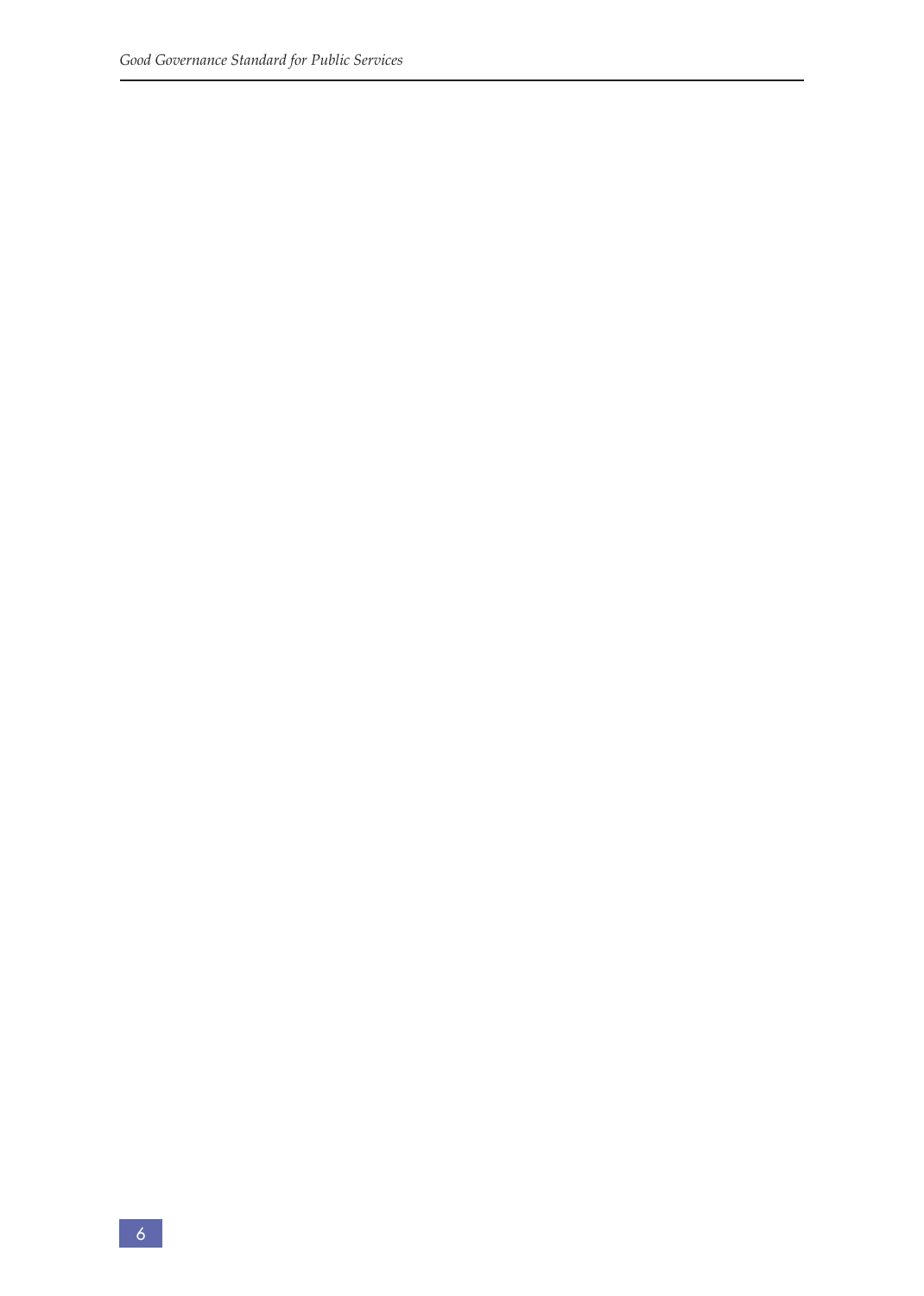## **1. Good governance means focusing on the organisation's purpose and on outcomes for citizens and service users**



The function of governance is to ensure that an organisation or partnership $^6$  fulfils its overall purpose, achieves its intended outcomes for citizens and service users, and operates in an effective, efficient and ethical manner<sup>7</sup>. This principle should guide all governance activity.

Each organisation has its own purpose. There are also some general purposes that are fundamental to all public governance, including providing good quality services and achieving value for money.

The concept of 'public value' can be helpful when thinking about the unique purpose of public services and therefore of their governance. Public value refers to the things that public services produce, either directly or indirectly, using public money. Public value includes: outcomes (such as improved health and improved safety); services (such as primary care services and policing); and trust in public governance.

## **1.1 Being clear about the organisation's purpose and its intended outcomes for citizens and service users**

Having a clear organisational purpose and set of objectives is a hallmark of good governance. If this purpose is communicated effectively, it can guide people's actions and decisions at all levels in an organisation.

For many organisations, others (in particular, central government<sup>8</sup>) play a major role in determining policy and resources and in setting or agreeing objectives. In these circumstances, it is critically important that there is a common view of the organisation's purposes and its intended outcomes.

#### **Application**

The governing body should make sure that there is a clear statement of the organisation's purpose and that it uses this as a basis for its planning. It should constantly review the decisions it takes, making sure that they further the organisation's purpose and contribute to the intended outcomes for citizens and users of services.

<sup>6</sup> Throughout the document, 'organisation' should be read to include 'partnership'.

<sup>7</sup> For example, a school's purpose might be to educate children; its intended outcomes might include improved literacy and numeracy of children by the age of 11.

<sup>8</sup> Often described as a 'dominant stakeholder' role.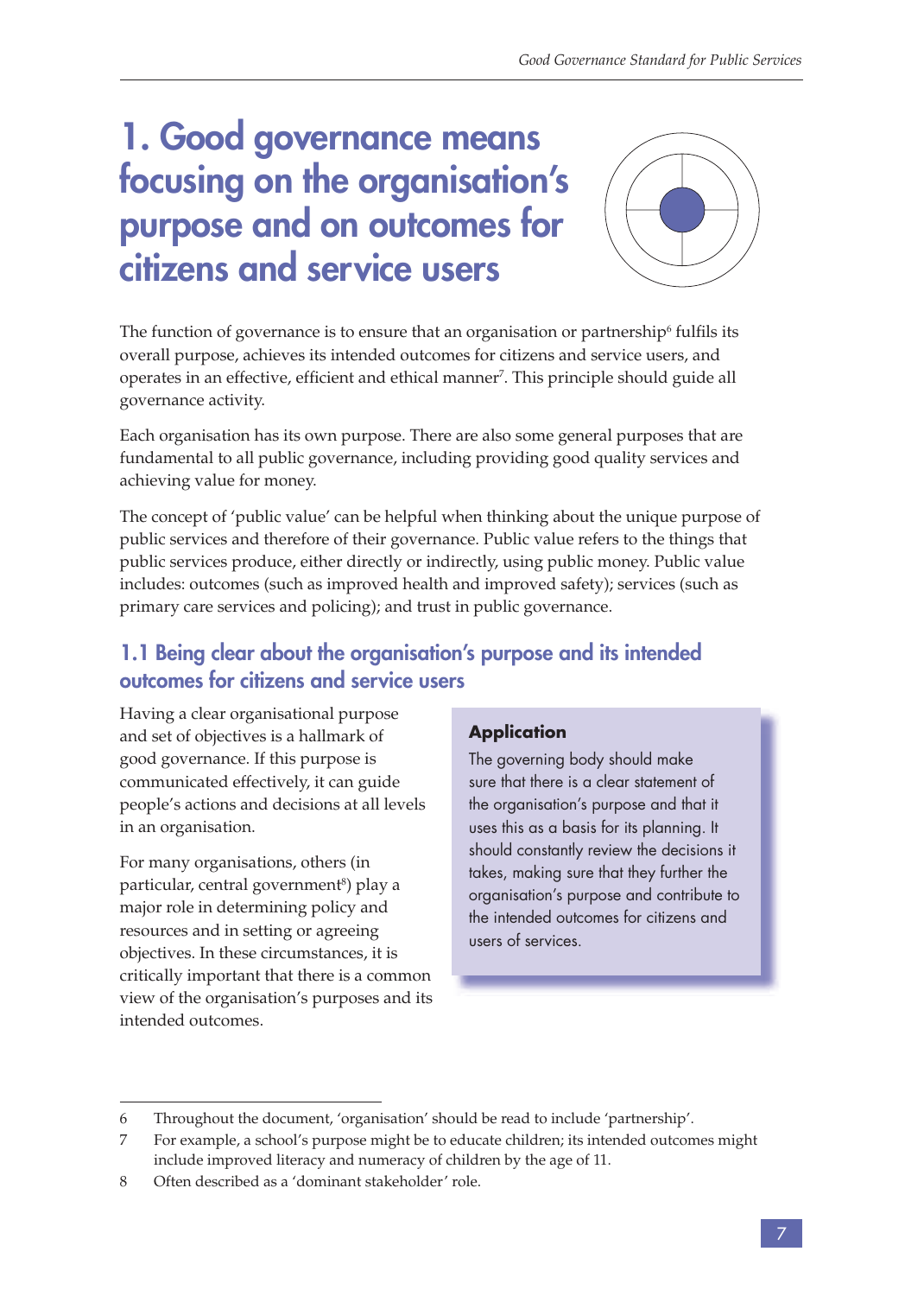### **1.2 Making sure that users receive a high quality service**

All public service organisations provide a service to other people and/or organisations, although not all provide services directly to members of the public. The quality of service is an important measure of how effective an organisation is, and so it is particularly important in governance.

Users of public services, unlike consumers in the private sector, usually have little or no option to go elsewhere for services or to withdraw payment<sup>9</sup>. Providers of public services have fewer direct financial incentives than private companies to improve consumer satisfaction. Organisations that provide public services therefore need to take additional steps to ensure that services are of a high quality.

#### **Application**

The governing body should decide how the quality of service for users is to be measured and make sure that it has the information it needs to review service quality effectively and regularly.

As part of this, it should ensure that it has processes in place to hear the views of users and non-users from all backgrounds and communities about their needs, and the views of service users from all backgrounds about the suitability and quality of services. The governing body should use this information when making decisions about service planning and improvement.

### **1.3 Making sure that taxpayers receive value for money**

All organisations that spend public money, either in commissioning services or providing them directly, have a duty to strive for economy, efficiency and effectiveness in their work. Citizens and taxpayers have an important and legitimate interest in the value for money provided by organisations that use public money.

#### **Application**

The governing body should decide how value for money is measured and make sure that it has the information it needs to review value for money effectively, including information about similar organisations, for comparison. It should use this information when planning and reviewing the work of the organisation.

#### **Good practice examples: focusing on the organisation's purpose and on outcomes for citizens and service users**

- Compare information about the efficiency, effectiveness and quality of service provided by similar organisations; analyse why levels of efficiency, effectiveness and quality are different elsewhere.
- Give non-executive directors a specific responsibility to ensure that information about users' experiences is collected, brought to the attention of the governing body and used in its decision making.
- 9 Government policy is to increase choice in public services; nevertheless, consumer choice is either not available or limited in most areas of public services.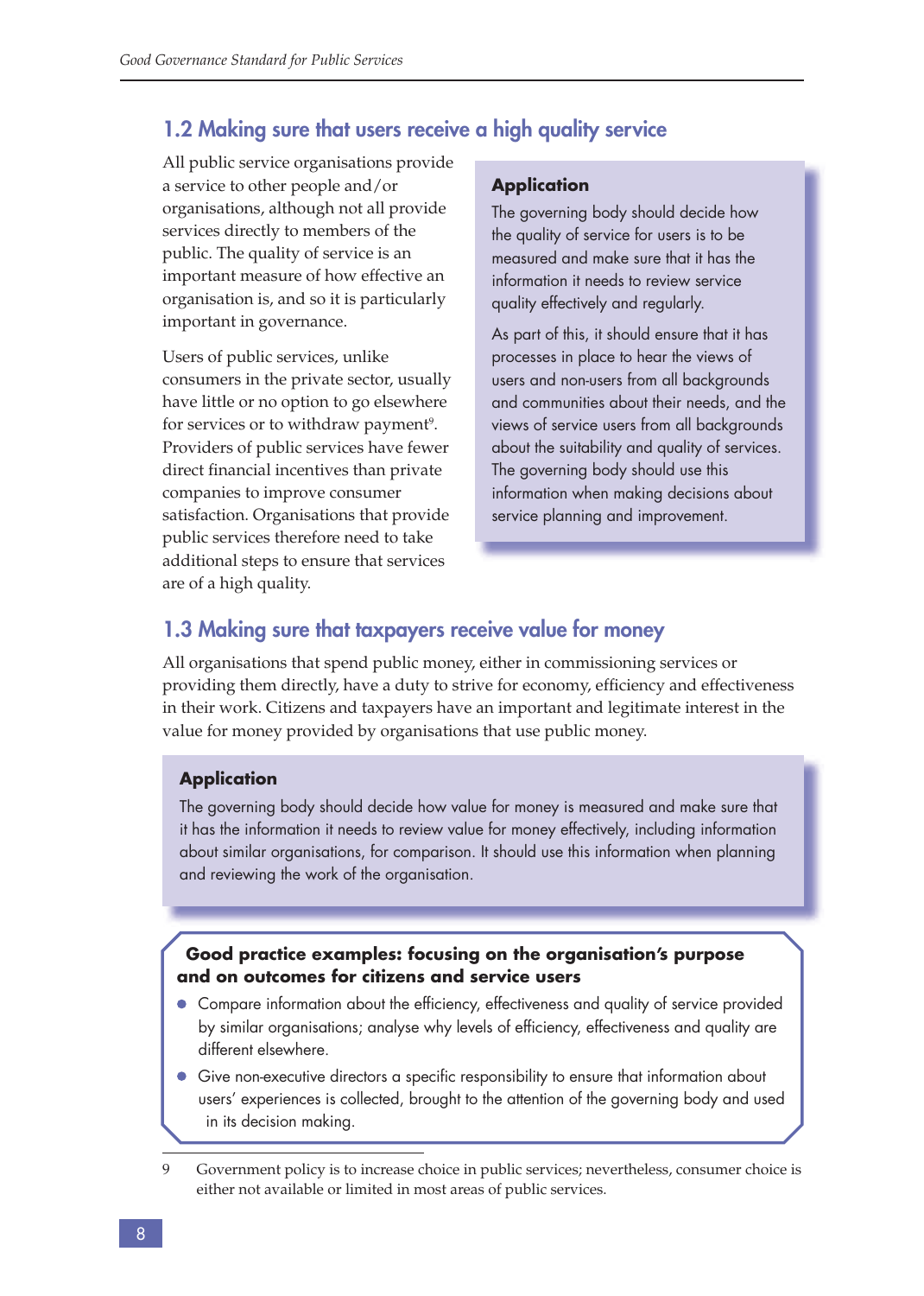## **2. Good governance means performing effectively in**  clearly defined functions **and roles**



Good governance requires all concerned to be clear about the functions of governance and their own roles and responsibilities and those of others, and to behave in ways that are consistent with those roles. Being clear about one's own role, and how it relates to that of others, increases the chance of performing the role well. Clarity about roles also helps all stakeholders to understand how the governance system works and who is accountable for what.

## **2.1 Being clear about the functions of the governing body**

Members of governing bodies are elected or appointed to *direct and control public service organisations in the public interest*<sup>10</sup>.

The primary functions of the governing body are to:

- establish the organisation's strategic direction and aims, in conjunction with the executive
- ensure accountability to the public for the organisation's performance
- assure that the organisation is managed with probity and integrity.

In order to direct strategy and ensure that this is implemented and that the organisation achieves its goals, the governing body has to:

- allocate resources and monitor organisational and executive performance<sup>11</sup>
- delegate to management
- oversee the appointment and contractual arrangements for senior executives, and make sure that effective management arrangements are in place
- understand and manage risk.

Ways of achieving these primary functions include:

- constructively challenging and scrutinising the executive
- ensuring that the voice of the public is heard in decision making
- forging strategic partnerships with other organisations.

<sup>10</sup> Governors of charities (trustees) have an overriding duty to act in the interests of their charity and its beneficiaries, who are defined as part of its registration as a charity. Industrial and provident societies (mutuals) may be either for the mutual benefit of their members or of the community, depending on their form of registration.

<sup>11</sup> Throughout, the term 'executive' is used to refer to the senior members of the organisation's paid staff.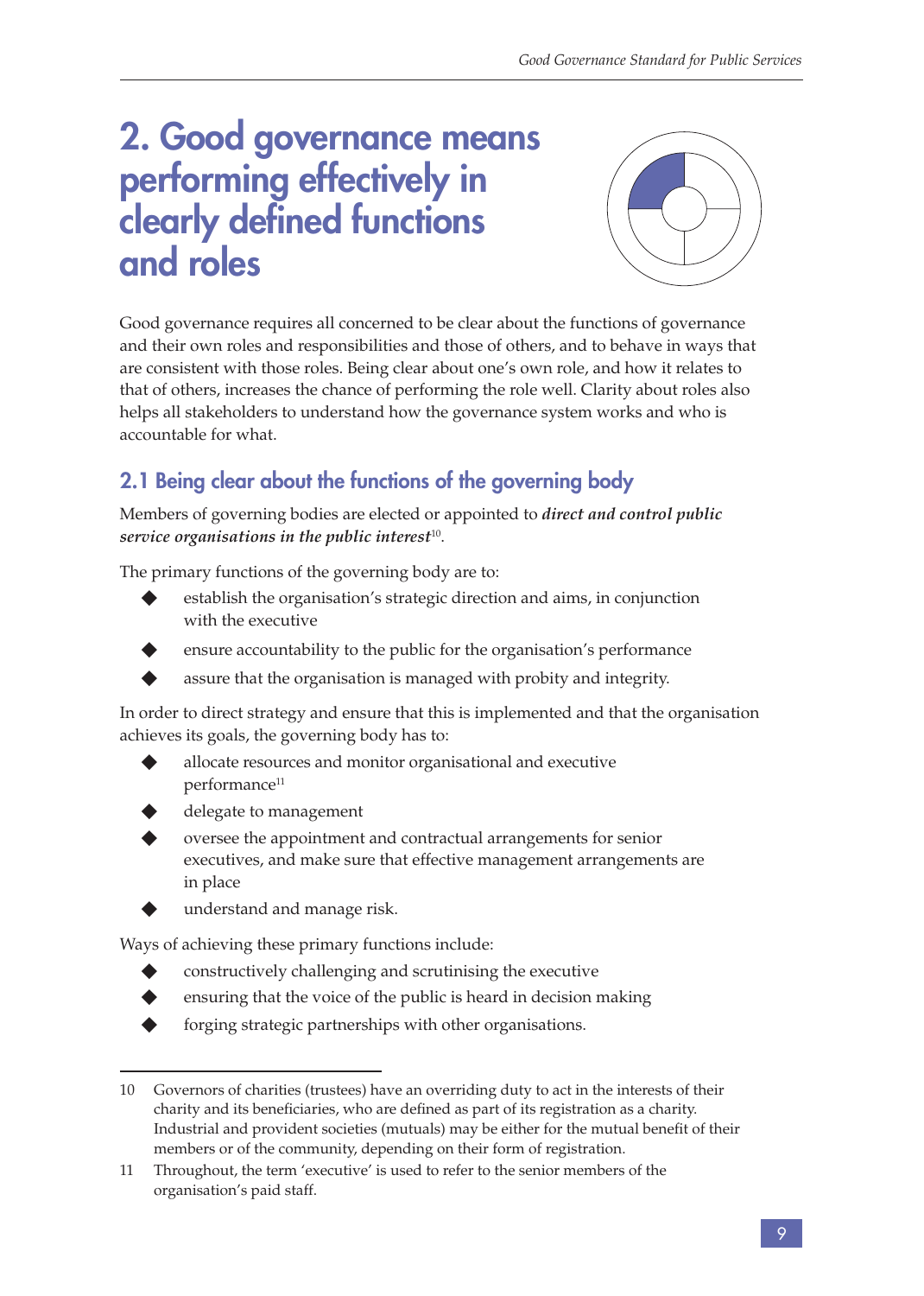Some of these functions are the particular responsibility of non-executive directors, where the governing body comprises both non-executive and executive members (see 2.2).

#### **Application**

The governing body should set out clearly, in a public document, its approach to performing each of the functions of governance. This should include a process, agreed with the executive, for holding the executive to account for achieving agreed objectives and implementing strategy. The governors should explain how and why their approach to each function is appropriate for the size and complexity of the organisation.

## **2.2 Being clear about the responsibilities of non-executives and the executive, and making sure that those responsibilities are carried out**

Different public services have different types of governing body. In some cases, executive directors are members of the governing body; in other cases the governing body is made up entirely of non-executives. For example, NHS trusts have 'unified boards' that usually comprise five executive directors, five non-executive directors and the non-executive chair. In contrast, police authorities and some national public bodies have a 'supervisory body' made up entirely of non-executives. Government departments and non-departmental public bodies have accounting officers (usually the permanent secretary of a government department and the chief executive of an NDPB) who have personal responsibility to Parliament for the use of public funds.

In all cases, the governors take collective responsibility for the governing body's decisions. In both unified and supervisory arrangements, non-executives have specific responsibilities in relation to the executive.

#### **Non-executive**

The non-executive role is to:

- contribute to strategy: non-executives bring a range of perspectives to strategy development and decision making
- make sure that effective management arrangements and an effective team are in place at the top level of the organisation
- delegate: non-executives help to clarify which decisions are reserved for the governing body, and then clearly delegate the rest
- hold the executive to account: the governing body delegates responsibilities to the executive. Non-executives have a vital role in holding the executive to account for its performance in fulfilling those responsibilities, including through purposeful challenge and scrutiny
- be extremely discriminating about getting involved in matters of operational detail for which responsibility is delegated to the executive.

#### **Chair and chief executive (or lead executive)**

The chair and chief executive share in the leadership role. The chair's role is to lead the governing body, ensuring it makes an effective contribution to the governance of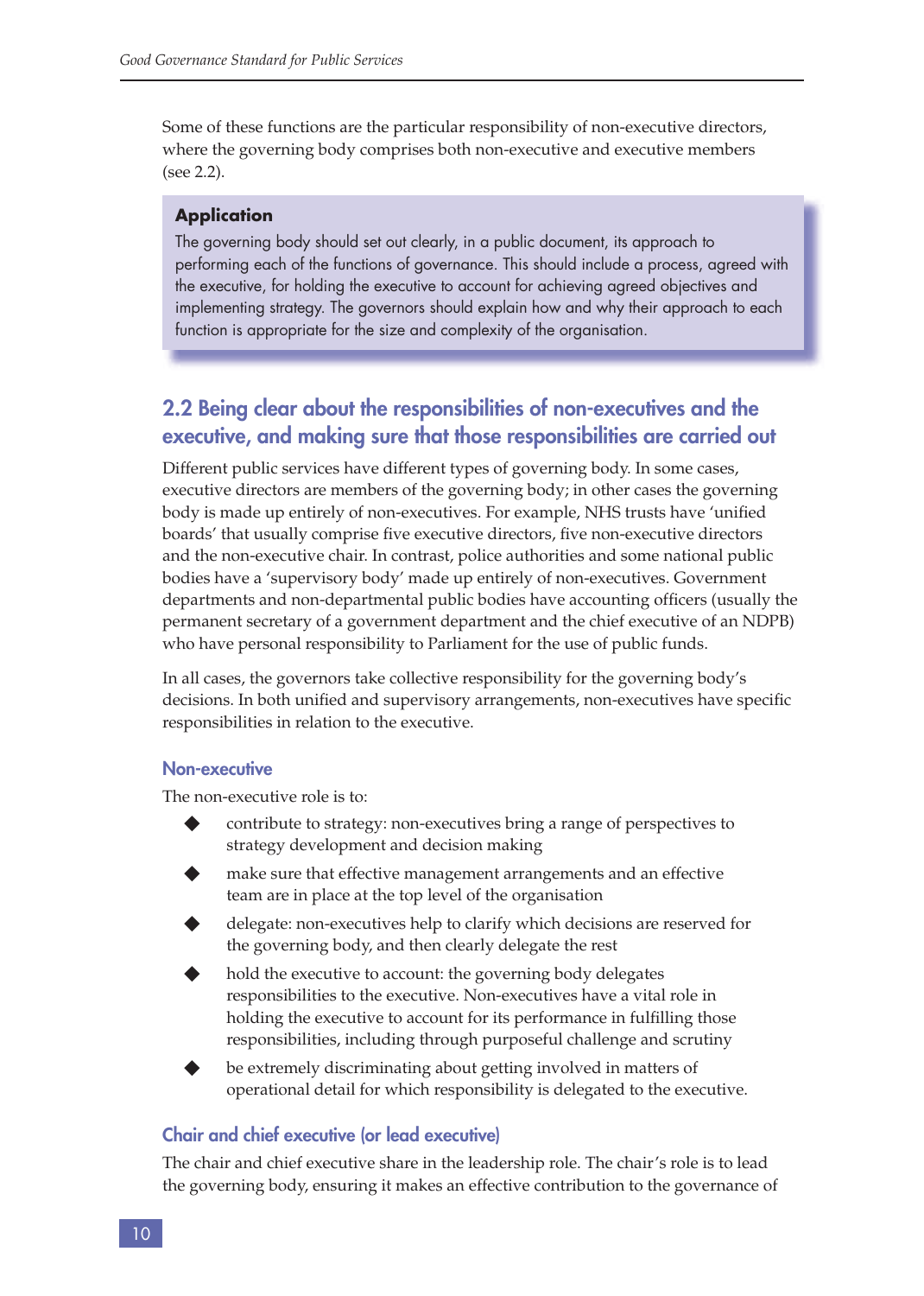the organisation; and the chief executive's is to lead the organisation in implementing strategy and managing the delivery of services. A good working relationship between the two can make a significant contribution to effective governance.

The deputy chair's role includes supporting the chair in his or her role, and, on occasion, informing the chair of any concerns that governors have about the conduct of the governing body.

#### **Application**

The governing body should clarify that all its members have collective responsibility for its decisions and have equal status in discussions. The chair and other governors should challenge individual governors if they do not respect constructive challenge by others or if they do not support this collective responsibility for fulfilling the organisation's purpose and for working towards intended outcomes for citizens and users of services.

The governing body should set out a clear statement of the respective roles and responsibilities of the non-executives and the executive and its approach to putting this into practice.

The roles of chair and chief executive should be separate and provide a check and balance for each other's authority. The chair and the chief executive should negotiate their respective roles early in the relationship (within a framework in which the chair leads the governing body and the chief executive leads and manages the organisation) and should explain these clearly to the governing body and the organisation as a whole.

## **2.3 Being clear about relationships between governors and the public**

Governors and governing bodies need to be clear about the nature of their relationship with the public. The governing body's role is to direct and control the organisation in the public interest (see 2.1) and to ensure accountability to the public (see 6.2). Being clear about this increases the chances that governors and others will understand governors' responsibilities to the public and be aware of the limitations of what they can be expected to do.

Public service governors are either elected directly by the public or appointed by governing bodies and/or government<sup>12</sup>. All governors share collective responsibility and accountability for the governing body's decisions<sup>13</sup>. This includes the governing body of a partnership, whose members may come from a range of organisations. As governors of the partnership, they are responsible for taking decisions that support the partnership's purpose, not simply the interests of their 'parent' organisation.

Their different routes to becoming a governor mean that elected and appointed governors have different types of relationship with the public. However, both are

<sup>12</sup> Some charity trustees or governors of other independent not-for-profit organisations, such as housing associations, are appointed by a wider voting membership or by other external bodies.

<sup>13</sup> Organisations in which political parties are prominent, e.g. local authorities, may by convention operate a system of collective responsibility within the controlling party or alliance, rather than within the governing body as a whole.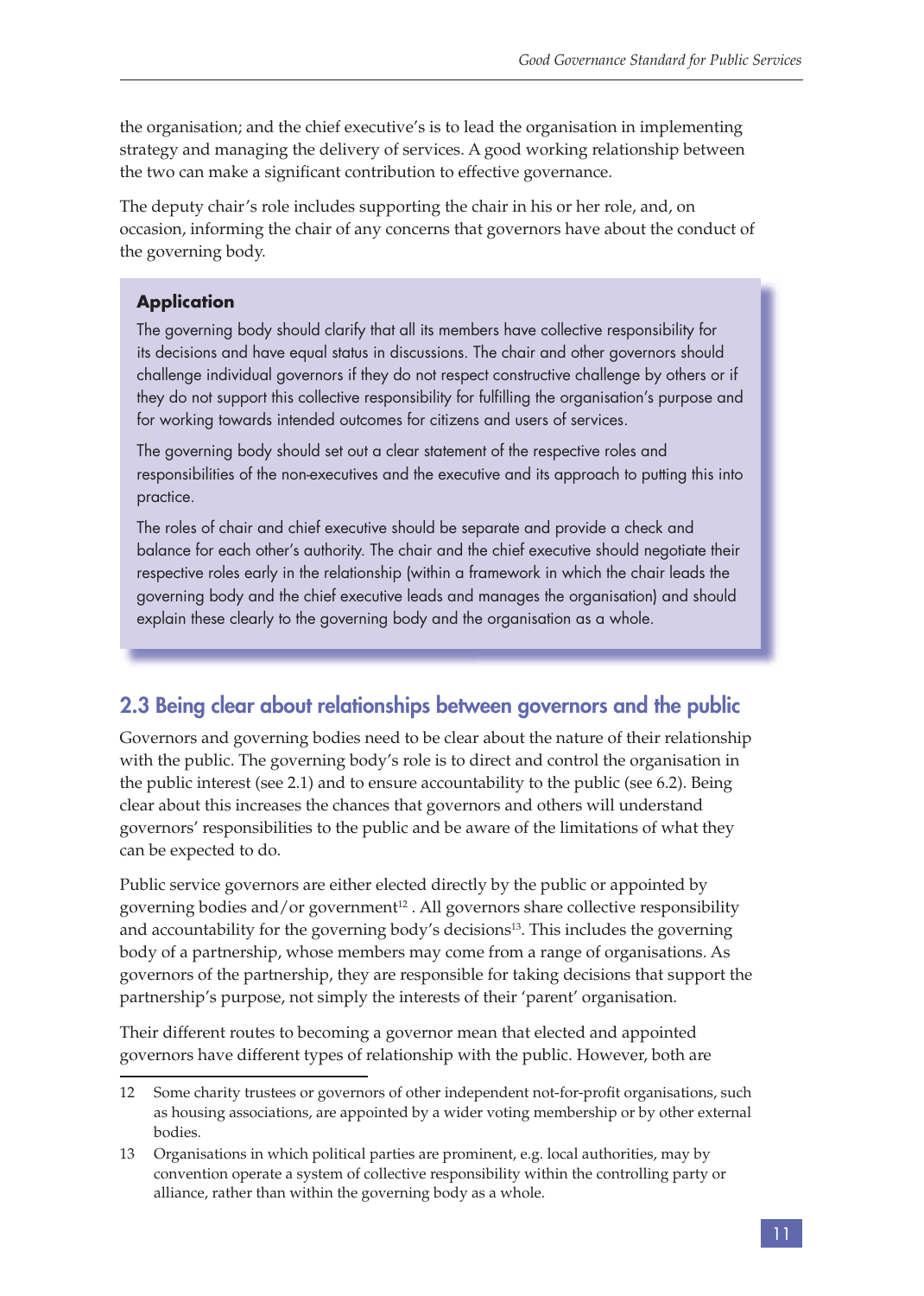accountable to the public and should develop a dialogue that connects the organisation properly with the public they serve (see 6.2). The electoral process provides an additional accountability mechanism for elected governors and they can be said to represent the public, in the democratic sense of 'represent'.

Appointed governors' backgrounds and experience are often factors in their appointment. This means that they bring particular perspectives or expertise, but their views cannot be expected to be 'representative' or typical of others with similar backgrounds.

It is very important that a wide range of experiences and perspectives inform governance decisions. This is enhanced by the participation of a cross-section of the public in governance decision making (see 5.1).

#### **Application**

Governors should recognise their collective responsibility for the governing body's decisions and strive to make decisions that further the organisation's purpose, rather than the interests of any specific group or organisation with which they are associated.

The governing body should value the perspectives which governors appointed from different backgrounds bring, but should make clear that these appointed governors are not expected to provide the only source of information about the specific groups whose background or experiences they share. Where appointed governors are asked to provide authoritative information about the views and experiences of such groups, they should have access to systems for collecting this information.

The governing body, whether elected or appointed (or made up of both elected and appointed governors) should ensure that the organisation engages effectively with the public and service users to understand their views, and that the governing body has access to reliable information about the range of public opinions and the satisfaction of all groups of users of services.

#### **Good practice examples: performing effectively in clearly defined functions and roles**

- The governing body can meet its responsibility for strategy by scrutinising and challenging proposals developed by the executive, or by involving itself actively in strategy formulation from the earliest stages.
- In developing and pursuing the organisation's strategic direction, the governing body is advised to make judgements about, and help to regulate, the scale and pace of change that the organisation can handle successfully.
- In appointing and remunerating the top team, it is good practice to establish a remuneration and appointments committee, made up of governors who are free of vested interests, to make recommendations to the governing body.
- Publishing job descriptions for the chair, deputy chair and chief executive can help others to know what to expect.
- Even for small organisations or partnerships with limited resources, separation of the chair and the executive role is advisable, with the executive being responsible for putting decisions into practice.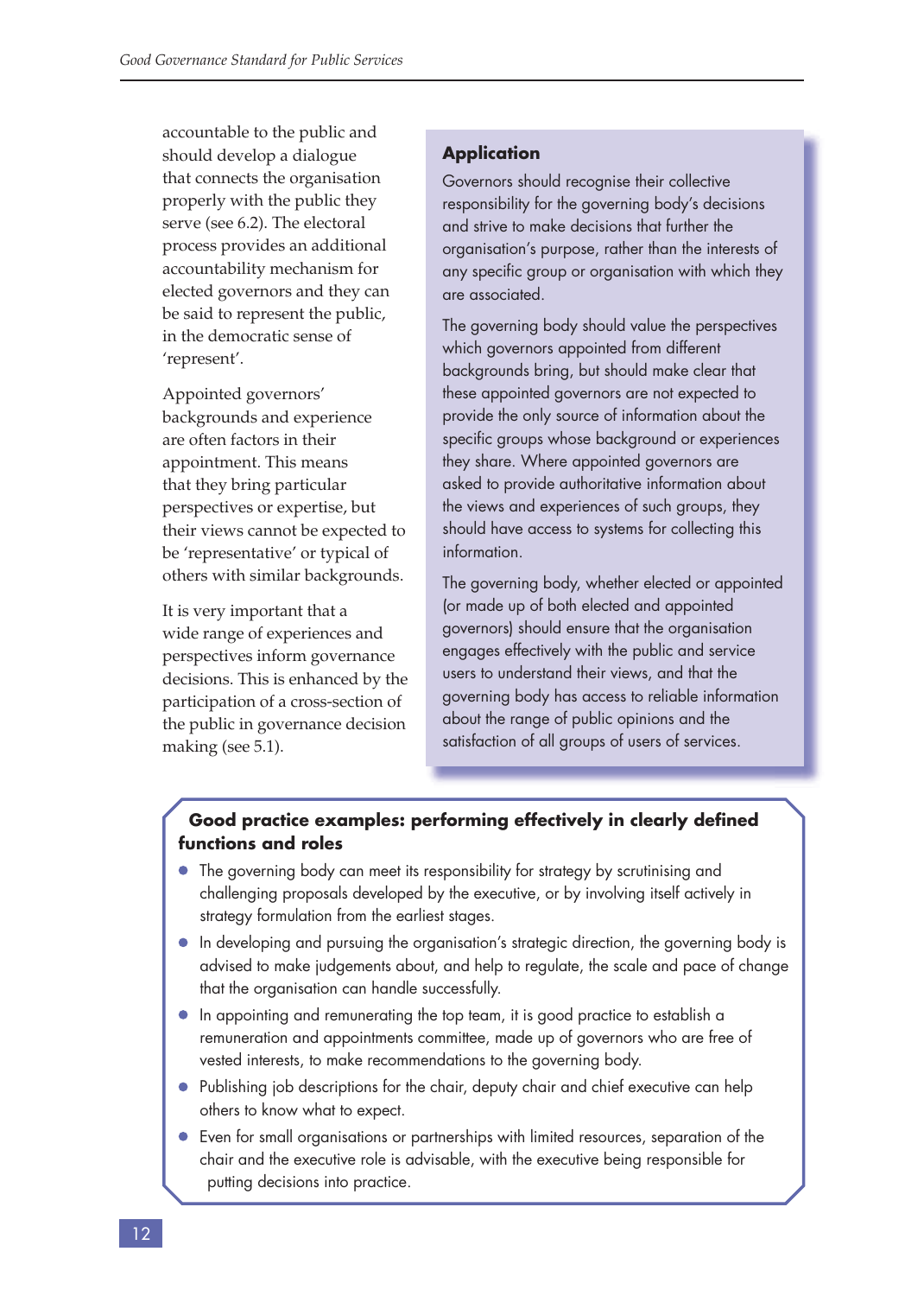## **3. Good governance means promoting values for the whole organisation and demonstrating the values of good governance through behaviour**



Good governance flows from a shared ethos or culture, as well as from systems and structures. It cannot be reduced to a set of rules, or achieved fully by compliance with a set of requirements. This spirit or ethos of good governance can be expressed as values and demonstrated in behaviour.

Good governance builds on the seven principles for the conduct of people in public life that were established by the Committee on Standards in Public Life. Known as the Nolan principles, these are: selflessness, integrity, objectivity, accountability, openness, honesty and leadership.

## **3.1 Putting organisational values into practice**

A hallmark of good governance is the development of shared values, which become part of the organisation's culture, underpinning policy and behaviour throughout the organisation, from the governing body to all staff. These are in addition to compliance with legal requirements on, for example, equal opportunities and anti-discrimination.

### **Application**

The governing body should take the lead in establishing and promoting values for the organisation and its staff. These values should be over and above legal requirements (for example, anti-discrimination, equal opportunities and freedom of information legislation) and should build on the Nolan principles. They should reflect public expectations about the conduct and behaviour of individuals and groups who control public services<sup>14</sup>. The governing body should keep these values at the forefront of its own thinking and use them to guide its decision making.

<sup>14</sup> For example, *National Centre for Social Research and Centre for Research into Elections and Social Trends Guiding Principles: Public Attitudes Towards Conduct in Public Life,* The Committee on Standards in Public Life, January 2003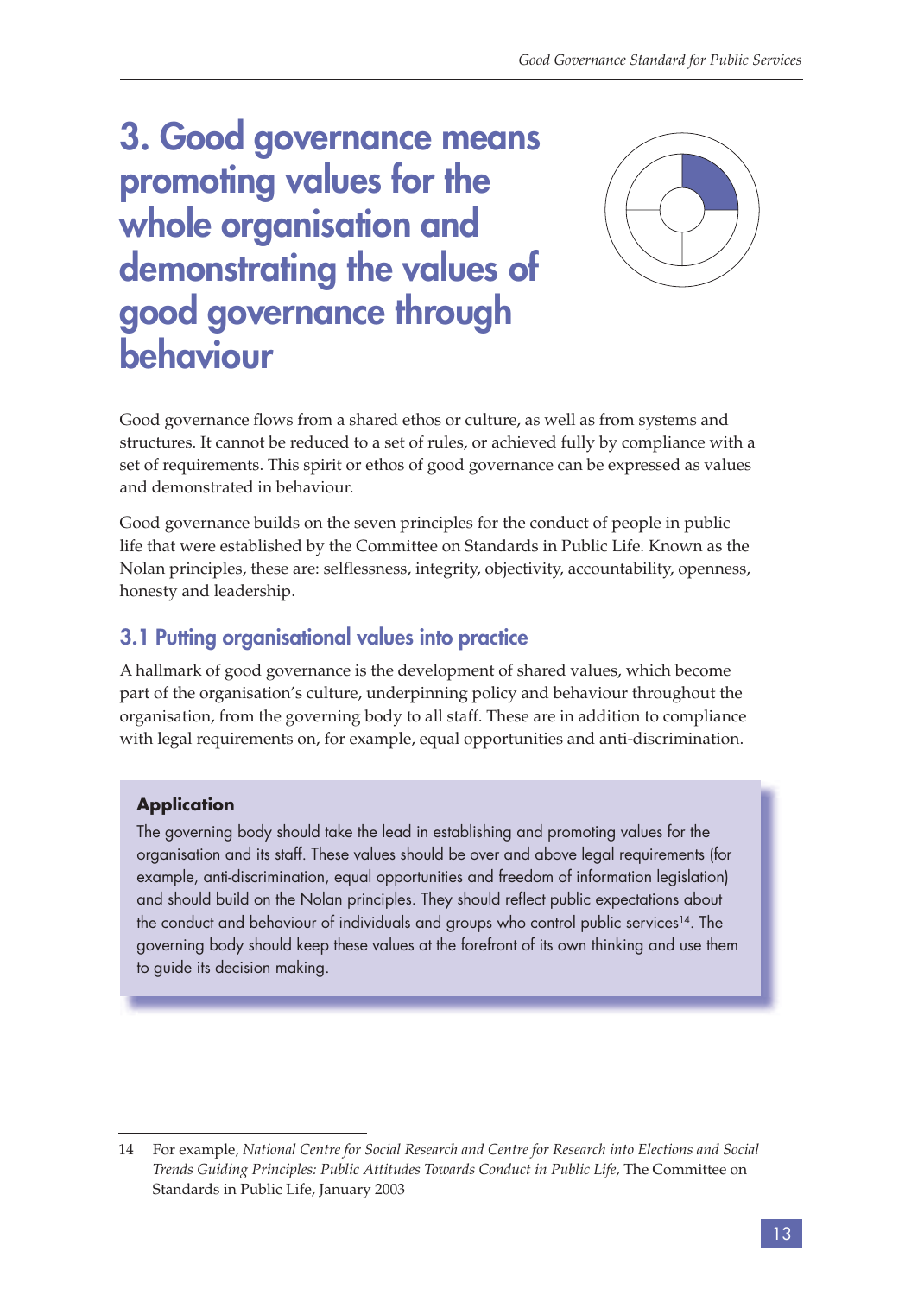## **3.2 Individual governors behaving in ways that uphold and exemplify effective governance**

Individual behaviour is a major factor in the effectiveness of the governing body, and also has an influence on the reputation of the organisation, the confidence and trust members of the public have in it and the working relationships and morale within it. Conflicts, real or perceived, can arise between the organisation's

#### **Application**

Governors should live up to the Nolan principles and to any approved codes or guides to ethical conduct for their organisation or sector. They should also demonstrate through their behaviour that they are focusing on their responsibilities to the organisation and its stakeholders.

interests and those of individual governors (see 4.1). Public trust can then be damaged unless the organisation implements clear procedures to deal with these conflicts.

#### **Good practice examples: promoting values for the whole organisation and demonstrating the values of good governance through behaviour**

The governing body promotes and upholds values for the organisation. These may include:

- responding to a diverse public and striving to reduce inequality among service users
- committing to openness and transparency in decisions and use of resources
- striving for public good and ignoring personal interests
- promoting good relationships within the organisation, with the public and service users and with other organisations.

The governing body makes clear the standards of behaviour that it expects from governors and staff. Good practice in the behaviour of individual governors may include:

- attending regularly and being actively involved in decision making
- informing oneself and preparing for decision making
- making contact with other organisations and forging and maintaining links with the world outside the organisation
- engaging willingly and actively with the public, service users and staff, within an agreed communication framework.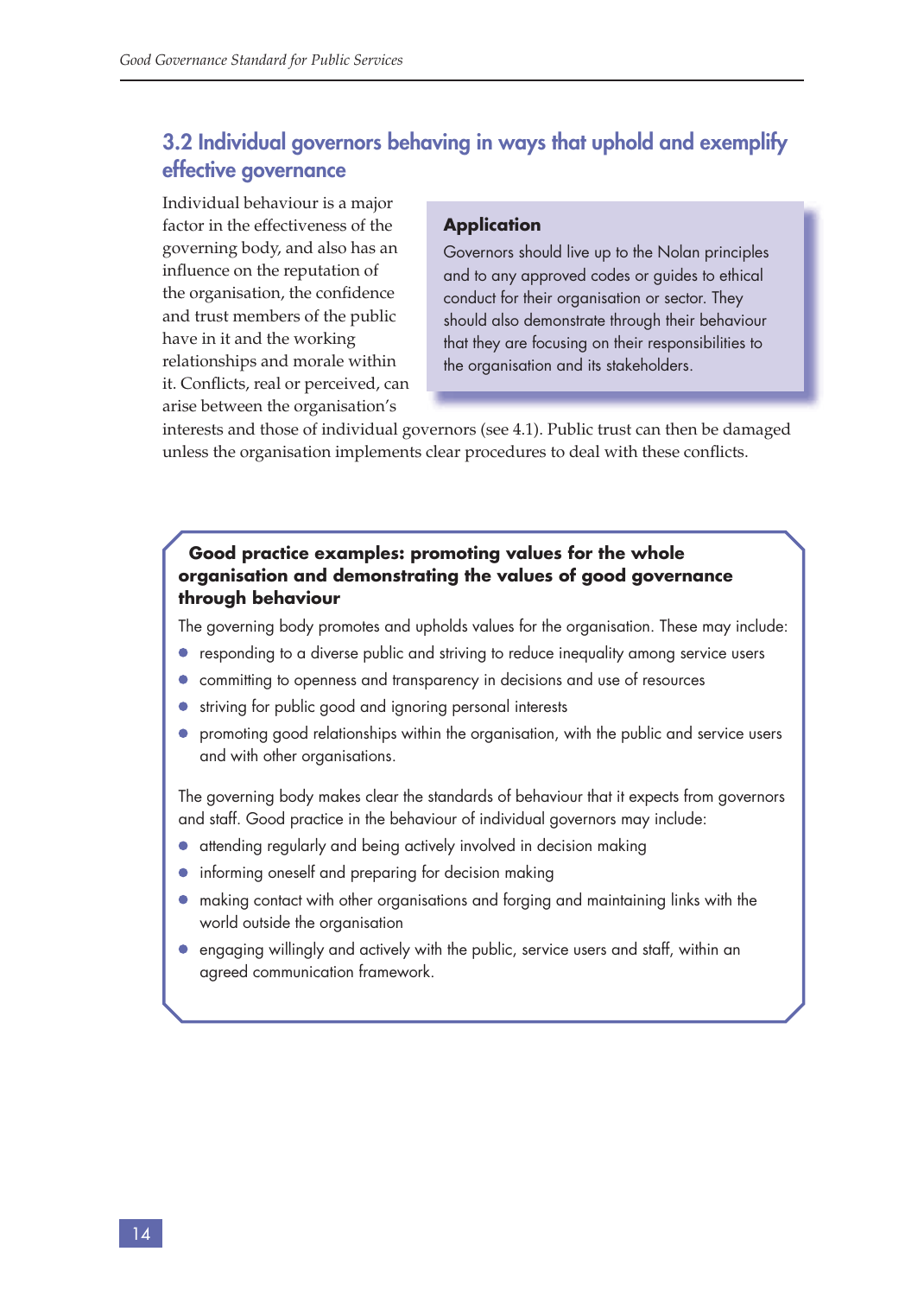## **4. Good governance means taking informed, transparent decisions and managing risk**



Decision making in governance is complex and challenging. It must further the organisation's purpose and strategic direction and be robust in the medium and longer terms. To make such decisions, governors must be well informed.

Governors making decisions need the support of appropriate systems, to help to ensure that decisions are implemented and that resources are used legally and efficiently. A governing body may, for example, adopt the discipline of formally reviewing implementation of a new policy after a defined initial period, to see whether it is working as intended.

Risk management is important to the successful delivery of public services. An effective risk management system identifies and assesses risks, decides on appropriate responses and then provides assurance that the chosen responses are effective.

## **4.1 Being rigorous and transparent about how decisions are taken**

Different types of organisation have different statutory requirements for the publication of their decisions<sup>15</sup>. Over and above these requirements, transparent decisions that are clearly explained are more likely to be understood by staff, the public and other stakeholders and to be implemented effectively. It is also easier to evaluate the impact of decisions that are transparent, and therefore to have evidence on which to draw in making future decisions.

A hallmark of good governance is a clearly defined level of delegation by the governing body to the executive for decision making. The governing body sets policies as parameters within which the executive works on the behalf of the governing body. For this to work well, it is important that governors do not concern themselves with levels of detail that are inappropriate for their role, while ensuring that they are not too far removed to provide effective oversight and scrutiny.

#### **Application**

The governing body should draw up a formal statement that specifies the types of decisions that are delegated to the executive and those that are reserved for the governing body.

Governing bodies should state clear objectives for their decisions. In their public record of decisions and in explaining them to stakeholders, they should be explicit about the criteria, rationale and considerations on which decisions are based, and, in due course, about the impact and consequences of decisions.

<sup>15</sup> There are also statutory requirements for the types of decisions and information that can or must be excluded from the public domain, e.g. information about individuals.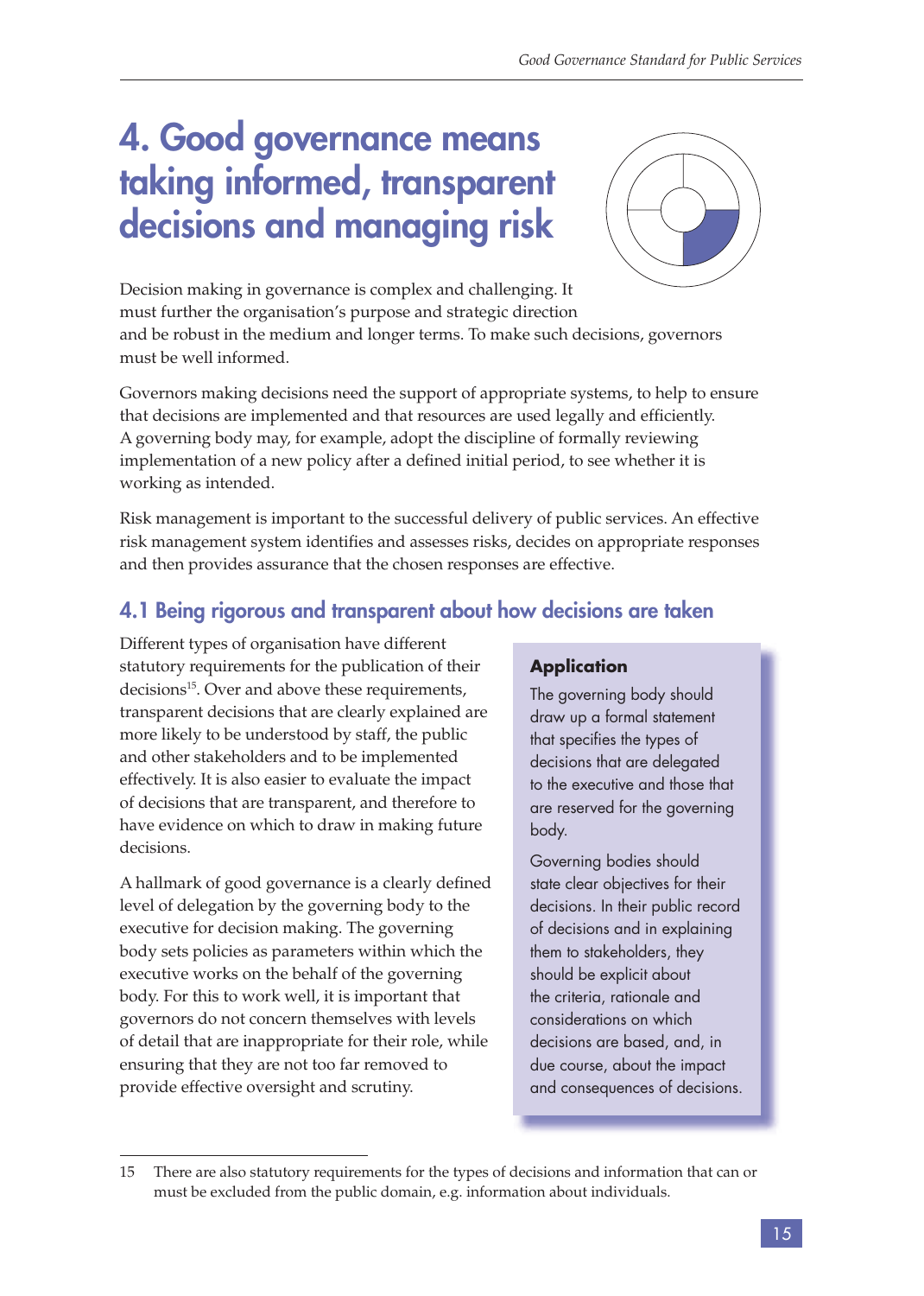Conflicts can arise between the personal interests of individuals involved in making decisions and decisions that the governing body needs to make in the public interest. To ensure probity and to avoid public concern or loss of confidence, governing bodies have to take steps to avoid any such conflicts of interest, whether real or perceived.

### **4.2 Having and using good quality information, advice and support**

Good quality information and clear, objective advice can significantly reduce the risk of taking decisions that fail to achieve their objectives or have serious unintended consequences. Governors need to receive rigorous analyses of comprehensive background information and evidence, and of the options for action. As governance decisions are complex and can have significant consequences, governors also need professional advice. This includes advice on, for example, legal and financial matters and governance procedures. Such professional advice is also needed at other levels in the organisation where decisions are taken.

#### **Application**

The governing body should ensure that it is provided with information that is fit for purpose. It should be tailored to the functions of the governing body (see 2.2) and not to detailed operational or management issues, with which the governing body should not, in general, be concerned. Information should provide a robust analysis and not obscure the key information by including too much detail.

The governing body should ensure that information is directly relevant to the decisions it has to take; is timely; is objective; and gives clear explanations of technical issues and their implications. The governing body should also ensure that professional advice on legal and financial matters is available and used appropriately in its own decision making and elsewhere throughout the organisation when decisions that have significant legal or financial implications are taken.

The governing body should not be reluctant to use the organisation's resources to provide the information and advice that is needed for good governance. However, it should not make disproportionate demands on the executive by asking for information that is not necessary or appropriate for the governing body's role. The governing body should arrive at a judgement about its information needs in discussion with the executive.

## **4.3 Making sure that an effective risk management system is in operation**

Public service organisations face a wide range of strategic, operational and financial risks, from both internal and external factors, which may prevent them from achieving their objectives. Risk management is a planned and systematic approach to identifying, evaluating and responding to risks and providing assurance that responses are effective.

A risk management system should consider the full range of the organisation's activities and responsibilities, and continuously check that various good management disciplines are in place, including: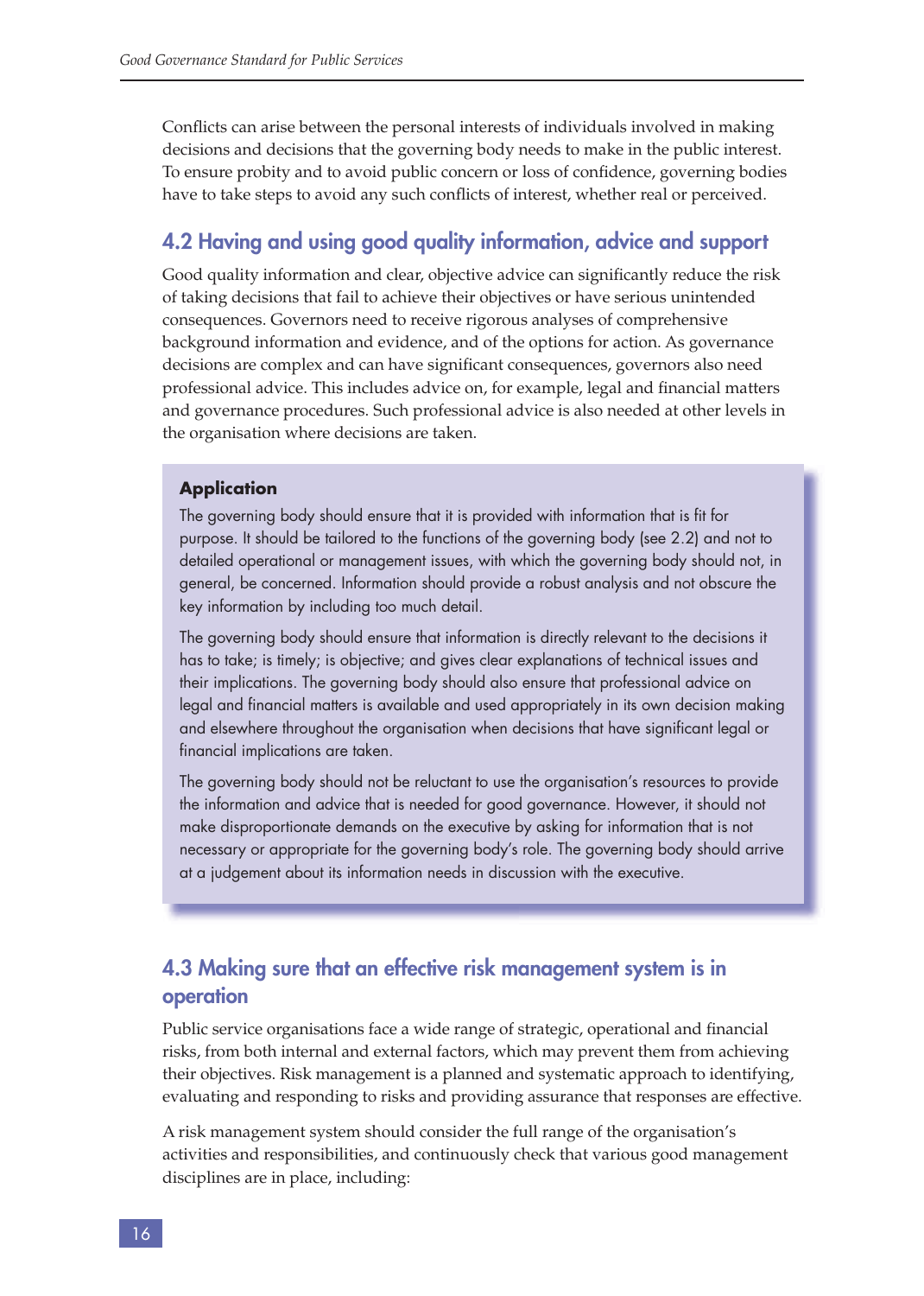- strategies and policies are put into practice in all relevant parts of the organisation
- strategies and policies are well designed and regularly reviewed
- high quality services are delivered efficiently and effectively
- performance is regularly and rigorously monitored and effective measures are put in place to tackle poor performance
- laws and regulations are complied with
- information used by the organisation is relevant, accurate, up-to-date, timely and reliable
- financial statements and other information published by the organisation are accurate and reliable
- financial resources are managed efficiently and effectively and are safeguarded
- human and other resources are appropriately managed and safeguarded.

A risk management system also supports the annual statement on internal control that many public service organisations now have to produce. Appropriate responses to risk will include implementing internal controls, insuring against the risk, terminating the activity that is causing the risk, modifying the risk or, in some circumstances, accepting the risk.

#### **Application**

The governing body should ensure that the organisation operates an effective system of risk management. This should include:

- identifying key strategic, operational and financial risks
- assessing the possible effects that the identified risks could have on the organisation
- agreeing on and implementing appropriate responses to the identified risks (internal control, insure, terminate, modify, accept)
- putting in place a framework of assurance from different sources, to show that risk management processes, including responses, are working effectively
- reporting publicly on the effectiveness of the risk management system through, for example, an annual statement on internal control, including, where necessary, an action plan to tackle any significant issues
- making it clear that the governing body carries ultimate responsibility for the risk management system.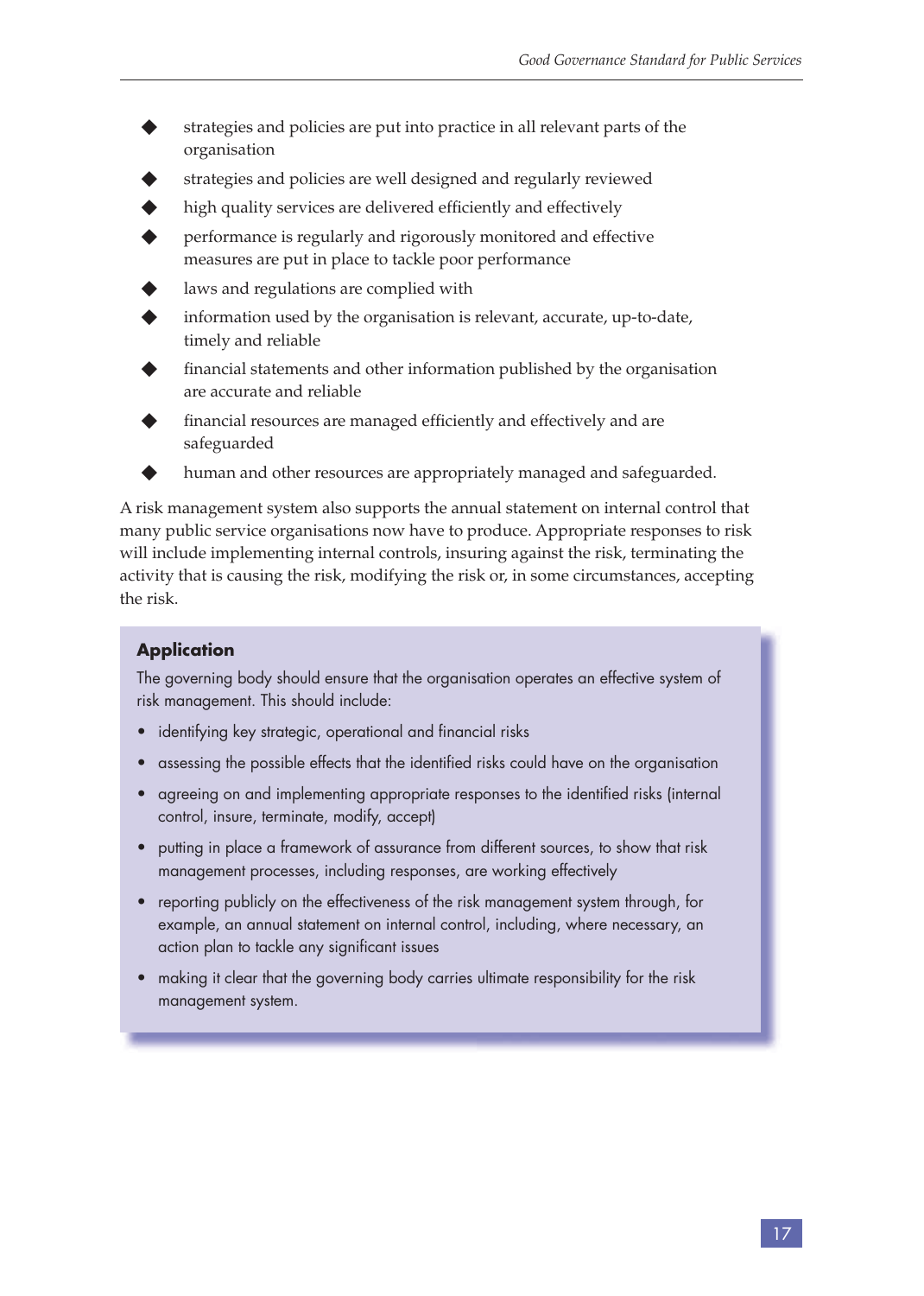#### **Good practice examples: taking informed, transparent decisions and managing risk**

- It is helpful to draw on the support of an officer or independent adviser who can advise on legal issues and procedure, and who has the authority and status to challenge governance practice if necessary. This works best where there are safeguards and reporting relationships in place to make sure that advice is not easily ignored.
- A register of governors' and executives' interests will make governing bodies and others aware of any real or perceived conflicts of interest and facilitate the exclusion of people with personal interests in a decision from influencing or taking part in that decision.
- Documenting all risks in a risk register, together with the risk 'score' and the job title of the person responsible for ensuring that the risk is managed, will help with risk management.
- The highest risks in the register can be given priority in review procedures to provide assurance on the effectiveness of risk responses.
- Gaining assurance that risk management arrangements are working effectively can be delegated to an audit committee or equivalent body, where the size of the organisation makes this practical.
- Relevant work of internal audit, external audit, review agencies and inspectorates can be drawn on to provide assurance on the effectiveness of risk management.
- From time to time, governing bodies may decide to commission information from independent sources, outside the executive, in order to supplement or validate information from the executive.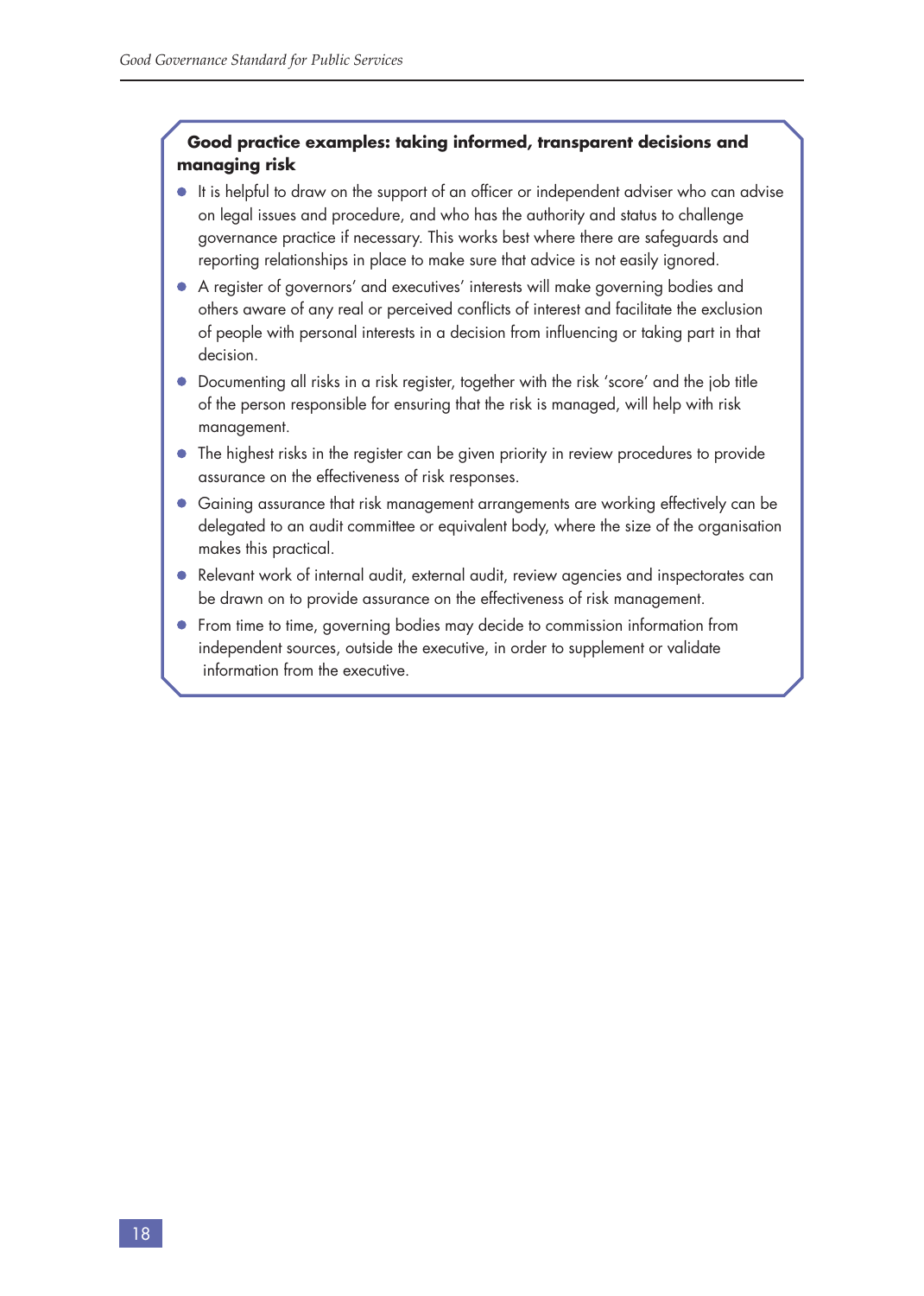## **5. Good governance means developing the capacity and capability of the governing body to be effective**



Public service organisations need people with the right skills to direct and control them effectively. Governing bodies should consider the skills that they need for their particular situation. To increase their chances of finding these people – and to enrich governance deliberations by bringing together a group of people with different backgrounds – governing bodies need to recruit governors from different parts of society. Public trust and confidence in governance will increase if governance is not only done well, but is done by a diverse group of people who reflect the community.

Governance is also likely to be more effective and dynamic if new people with new ideas are appointed regularly, but this needs to be balanced with the need for stability to provide continuity of knowledge and relationships.

## **5.1 Making sure that appointed and elected governors have the skills, knowledge and experience they need to perform well**

Governance roles and responsibilities are challenging and demanding, and governors need the right skills for their roles. In addition, governance is strengthened by the participation of people with many different types of knowledge and experience<sup>16</sup>.

Good governance means drawing on the largest possible pool of potential governors to recruit people with the necessary skills. Encouraging a wide range of people to apply for appointed positions or to stand for election will develop a membership that has a greater range of experience and knowledge. It will also help to increase the diversity of governors in terms of age, ethnic background, social class and life experiences, gender and disability<sup>17</sup>.

Paying governors for their time may make participation in governance a practical option for more people and encourage a wider range of people to take part; it can also be a way of publicly recognising the seriousness of governance responsibilities<sup>18</sup>.

<sup>16</sup> For example www.london.edu/tysonreport/Tyson\_Report\_June\_2003.pdf – *Tyson Report on the Recruitment and Development of Non-Executive Directors*, London Business School, June 2003 (A report commissioned by the Department of Trade and Industry following the publication of the Higgs Review of the Role and Effectiveness of Non-Executive Directors in January 2003).

<sup>17</sup> See, for example, *A Simple Step Guide to Recruitment*, Office of the Commissioner for Public Appointments.

<sup>18</sup> Approaches to paying governors are generally determined by statute and vary between types of organisation. For example, charities are generally prohibited from paying their governors (trustees).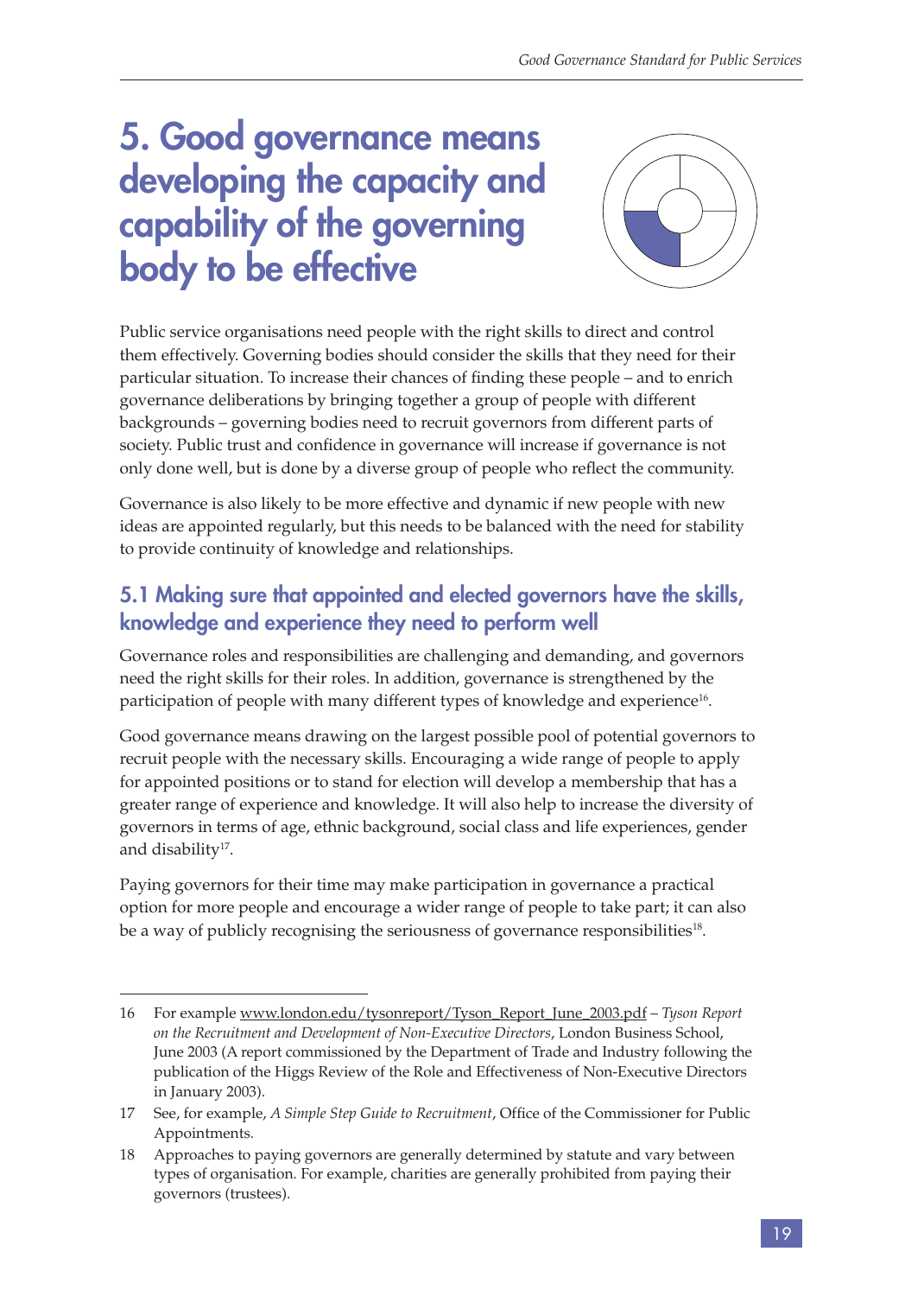#### **Application**

The governing body should assess the skills that appointed governors need to fulfil their functions. It should appoint governors who have these skills, using an open and skillsbased recruitment process.

A governing body with elected members should commit itself to developing the skills that it has decided its members need, so that they can carry out their roles more effectively.

Where governing bodies are responsible for their own recruitment processes, they should establish an appointments committee and ensure that their recruitment processes can identify and attract the types of people they want. Where an outside body makes appointments, it should consult the governing body about the skills and experience it considers to be necessary or desirable in the new appointee. In these cases, the process should include an independent assessor – a person from outside the organisation who can advise on the suitability of candidates.

Where other organisations nominate people to become governors, the governing body should set out clearly to the nominating body the set of skills and perspectives that would be most helpful.

The governing body should decide how to encourage more people, from a wider crosssection of society, to come forward as potential governors. This includes reviewing the governor's role to make sure that: it is fulfilling and coherent; it is feasible to do within the time and with the support available; and it is sufficiently well understood by potential governors. The search for a more diverse membership of the governing body should not be at the expense of a membership that has the necessary skills.

## **5.2 Developing the capability of people with governance responsibilities and evaluating their performance, as individuals and as a group**

Governors need both skills and knowledge to do their jobs well. Skills need to be developed continually to improve performance in the functions of the governing body (see 2.1). The necessary skills include the ability to scrutinise and challenge information received from the executive, including skills in financial management and the ability to recognise when outside expert advice is needed. Knowledge also needs to be updated regularly to equip governors for changing circumstances.

An appraisal and performance review of individual governors demonstrates that their role and contribution is important and valued and provides an opportunity for them to take stock of their own development needs. The governing body can improve its collective performance by taking the time to step back and consider its own effectiveness.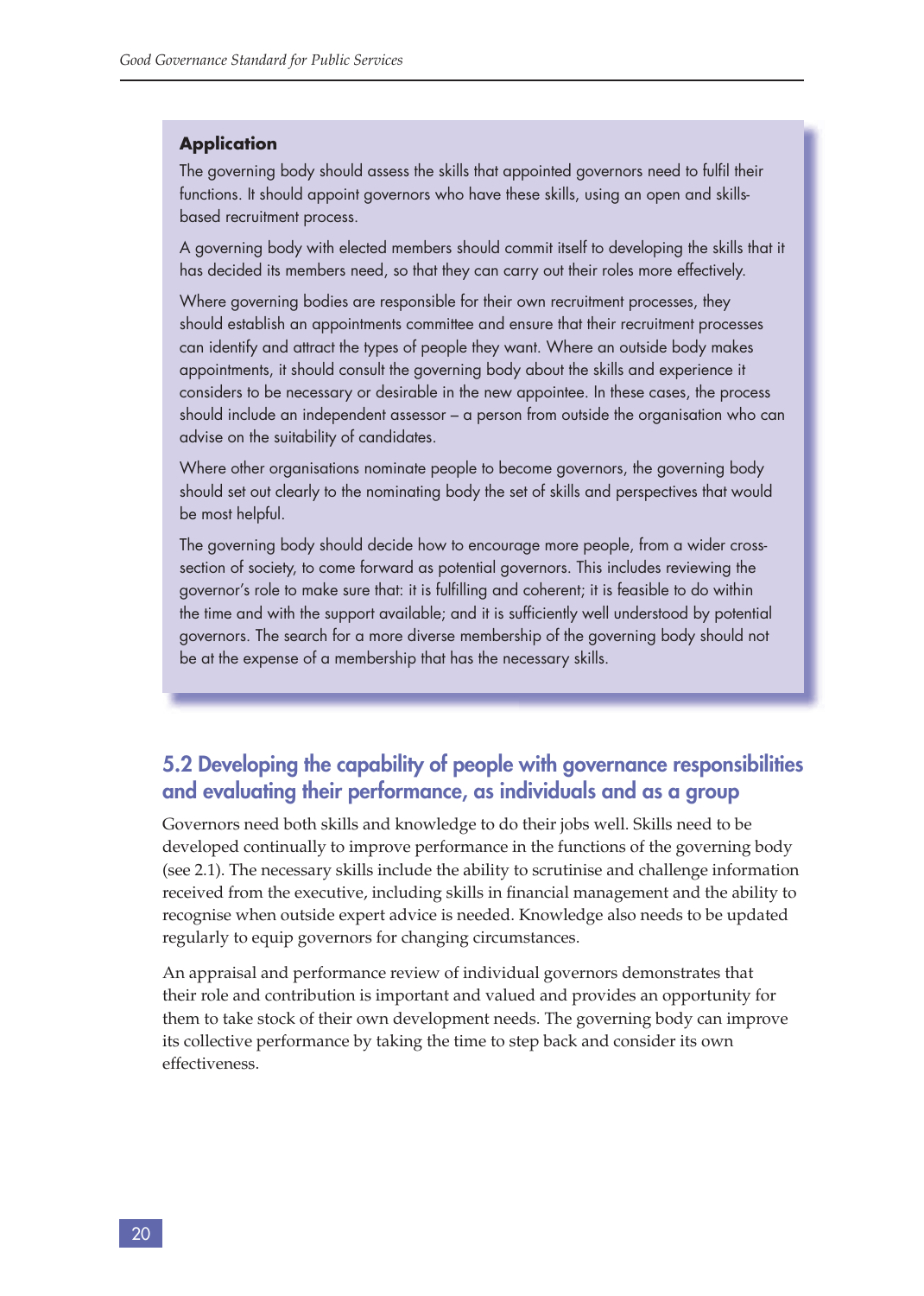#### **Application**

New governors should receive a thorough induction that is tailored to their role in the organisation. All governors should have opportunities to develop further skills and to update their knowledge throughout their period of membership of the governing body, and should take seriously their responsibilities to identify and address their development needs.

Individual governors should be held to account for their contribution through regular performance reviews. These should include an assessment of any training or development needs.

The governing body should regularly review its performance as a whole. The review should involve assessing its ways of working and achievements and agreeing an action plan to put in place any necessary improvements.

## **5.3 Striking a balance, in the membership of the governing body, between continuity and renewal**

All governing bodies need continuity in their membership, so that they can make the most of the pool of knowledge and understanding and the relationships that have been formed both inside and outside the organisation. It is also important that governing bodies are stimulated by fresh thinking and challenge and that they avoid lapsing into familiar patterns of thinking and behaviour that may not best serve the organisation's purpose. However, turnover in membership that is too extensive or too frequent can mean that the organisation loses the benefit of longer-serving members' learning and experience.

#### **Application**

The governing body should decide how to strike the necessary balance, in its appointed membership, between continuity in knowledge and relationships on the one hand, and renewal of thinking on the other. It should explain the reasons for its policy.

Where an outside body appoints governors, the governing body should explain its preferred approach to continuity and renewal.

Options include fixed terms of membership or limits on the number of terms a governor can serve. Another option is to assess individual governors for their continuing objectivity every time they are being considered for reappointment; independence of mind and the ability to take new approaches are enduring characteristics of some individuals.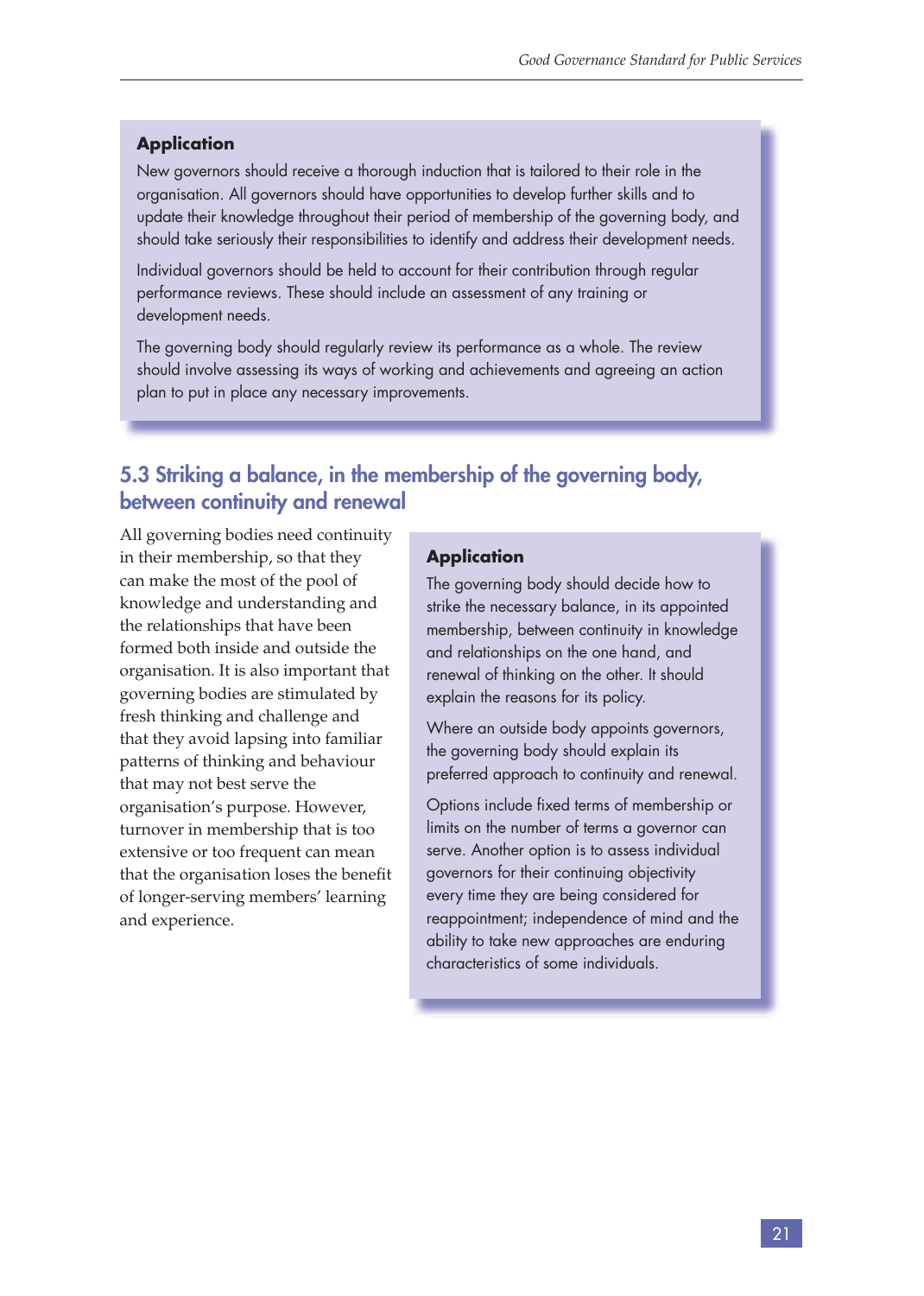#### **Good practice examples: developing the capacity and capability of the governing body to be effective**

- Bodies that nominate governors for other organisations are advised to present more than one nominee for interview.
- People appointing governors to public service organisations could consider what they might do to develop further the pool of people interested in public service governance, and to develop the capability of potential governors who do not yet have the skills needed for the role.
- It is good practice to review continually the range of expertise needed on the governing body, so that any gaps can be filled when posts become vacant and when training and development plans are made.
- A skills audit of the members of a governing body is a useful way of identifying their strengths and any skills gaps.
- The governing body can avoid over-dependence on a few individuals by making sure that enough governors have the critical skills.
- Induction for governors could include an introduction to the local environment and the sector, the organisation's relationships with other bodies and the context for the organisation's strategy.
- It can be useful to review a governor's needs for further information or explanation six months or a year after his or her induction.
- Paying governors for their time (as well as meeting expenses) is controversial in some sectors. Considering the advantages and disadvantages can help organisations decide whether payment will strengthen the membership and performance of the governing body or undermine its values.
- $\bullet$  By sharing specific responsibilities among its members on a rota basis, the governing body can ensure that important knowledge is not vested in one or a few individuals.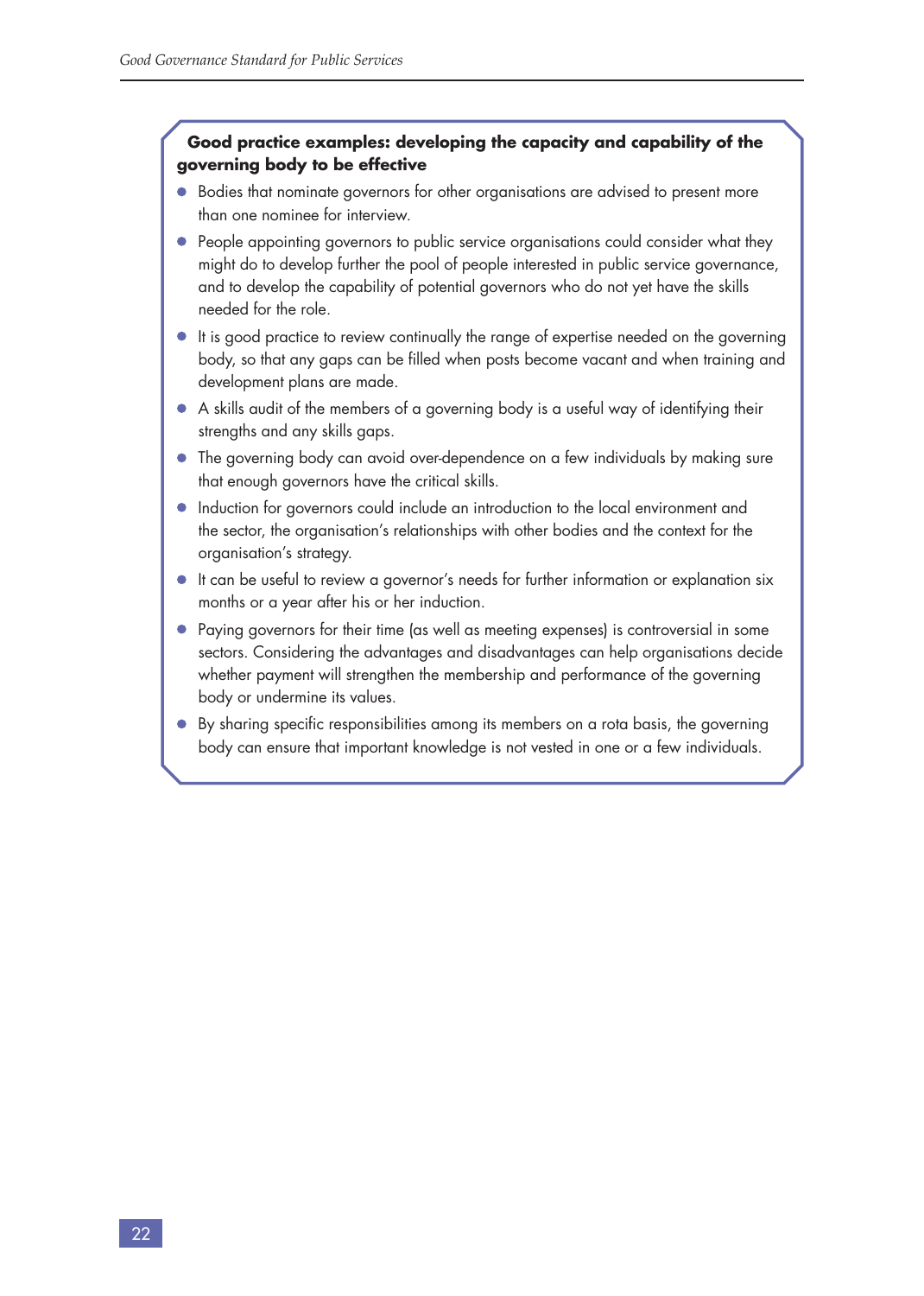## **6. Good governance means engaging stakeholders and making accountability real**



Governing bodies of public services have multiple accountabilities: to the public (citizens) and to those who have the authority, and responsibility, to hold them to account on the public's behalf. These include: commissioners of services, Parliament, ministers, government departments and regulators $19$ .

Real accountability requires a relationship and a dialogue. The Public Services Productivity Panel<sup>20</sup> said that accountability involves an agreed process for both giving an account of your actions and being held to account; a systematic approach to put that process into operation; and a focus on explicit results or outcomes. Real accountability is concerned not only with reporting on or discussing actions already completed, but also with engaging with stakeholders to understand and respond to their views as the organisation plans and carries out its activities.

## **6.1 Understanding formal and informal accountability relationships**

The range and strength of different accountability relationships varies for different types of governing bodies. For any governing body, some relationships will be, or will feel, more formal and possibly more important than others. For example, the board of a non-departmental public body is likely to have a closer and more direct relationship with a minister than a school would have. However, the large majority of governing bodies need to be particularly active in developing and maintaining a dialogue with the public.

Governing bodies that are elected by the public (such as local councils) have accountability relationships with central government that are less direct and less powerful than, for example, the relationships that non-departmental public bodies have with central government. But even elected bodies are held to account by central government and regulators for some responsibilities. This is why it is important for central government and regulators to facilitate good governance in the organisations they direct or hold to account.

#### **Application**

The governing body should make clear, to itself and to staff, to whom it is accountable and for what. It should assess the extent to which each relationship serves its purpose, including whether any relationships need to be strengthened and whether any dominate to the detriment of serving the purpose of the organisation and being accountable to other stakeholders. If so, the governing body should discuss those tensions and work to fill any gaps in its accountability. It should also raise any concerns with those organisations to which it is formally accountable and, where possible, try to negotiate a more balanced position.

<sup>19</sup> Outside the public sector, accountability is not to citizens but to their own stakeholders and to regulators acting in the public interest.

<sup>20</sup> *Accountability for Results*, Public Services Productivity Panel, HM Treasury, 2002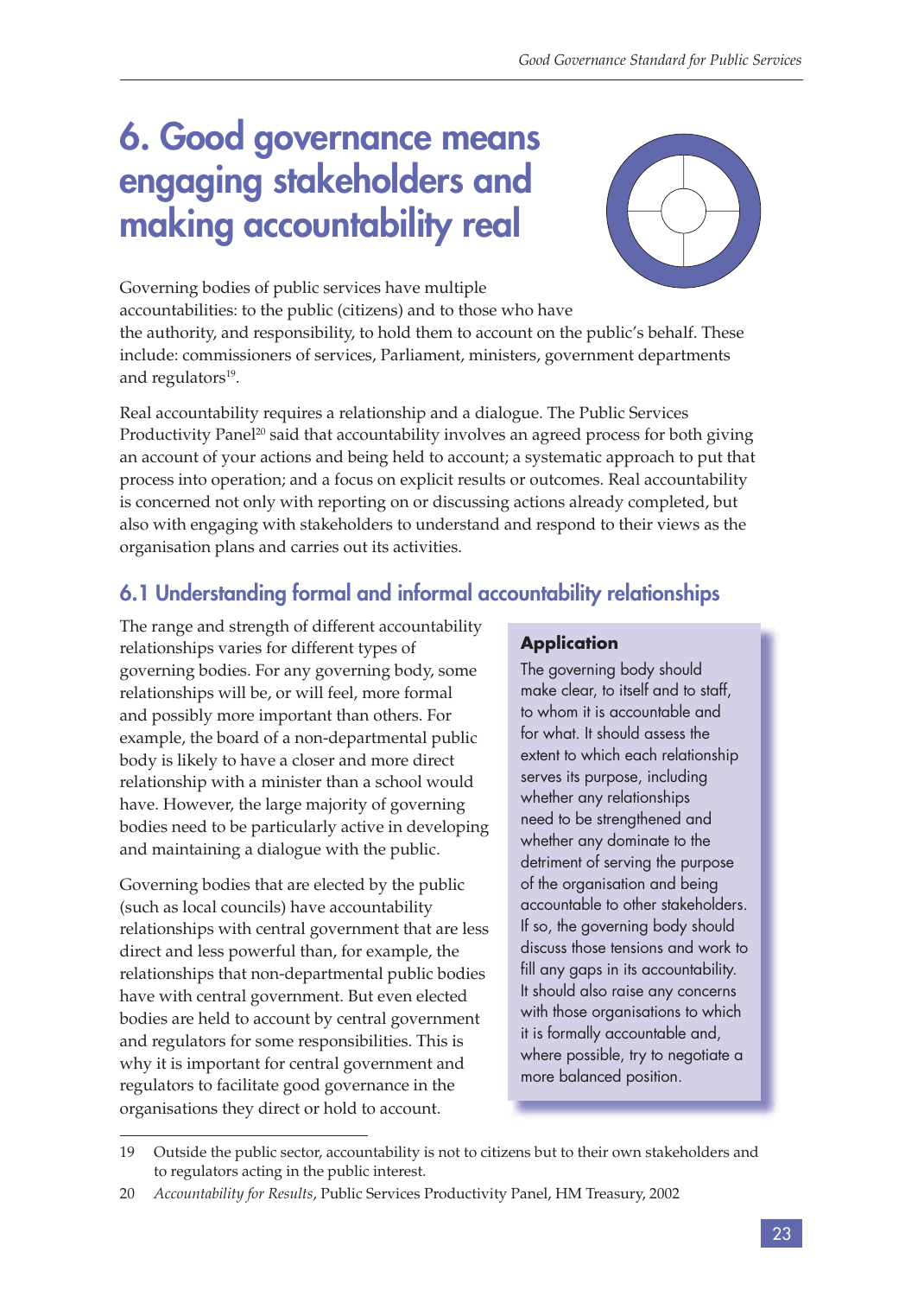## **6.2 Taking an active and planned approach to dialogue with and accountability to the public**

For elected governors, the manifesto and the ballot box are the foundation of the accountability relationship; but good governance also requires an ongoing dialogue between them and their electorate. Appointed governing bodies also have to develop an accountability relationship through dialogue.

The fuel of this dialogue is interest and confidence. If dialogue is to develop and continue, organisations need to encourage and maintain the interest and confidence of the public and service users. Although these two groups overlap to a large extent in their relationship with public service organisations, the relationship with the public is one of accountability, whereas the relationship with service users is one of consultation and responsiveness. Both groups are diverse, consisting of people with different characteristics and experiences and from many different backgrounds. Approaches to developing a dialogue have to recognise these differences, so that the views of a full range of people are heard.

Confidence and interest can both be damaged easily, especially when things go wrong. The organisation's ability to respond to such circumstances is also an important demonstration of its accountability.

#### **Application**

The governing body should make it clear that the organisation as a whole seeks and welcomes feedback, and ensure that it responds quickly and responsibly to comment. Complaints are a vital and necessary part of feedback, and there should be clear leadership within the governing body on handling and resolving them, and ensuring the lessons learnt are used to improve the service.

The governing body should ensure that the organisation has a clear policy on the types of issues on which it will consult or engage the public and service users, respectively. This policy should clearly explain how the organisation will use this input in decision making and how it will feed these decisions back to the public and to service users. The policy should make sure that the organisation hears the views and experiences of people of all backgrounds.

Each year, the governing body should publish the organisation's purpose, strategy, plans and financial statements, as well as information about the organisation's outcomes, achievements and the satisfaction of service users in the previous period.

### **6.3 Taking an active and planned approach to responsibility to staff**

Staff are accountable to the governing body, but the governing body also has serious responsibilities, as an employer, to the staff. Recruiting, motivating and keeping staff are vital issues if public services are to be effective. The governing body needs to provide an environment in which staff can perform well and deliver effective services, by creating a culture that welcomes ideas and suggestions, responds to staff views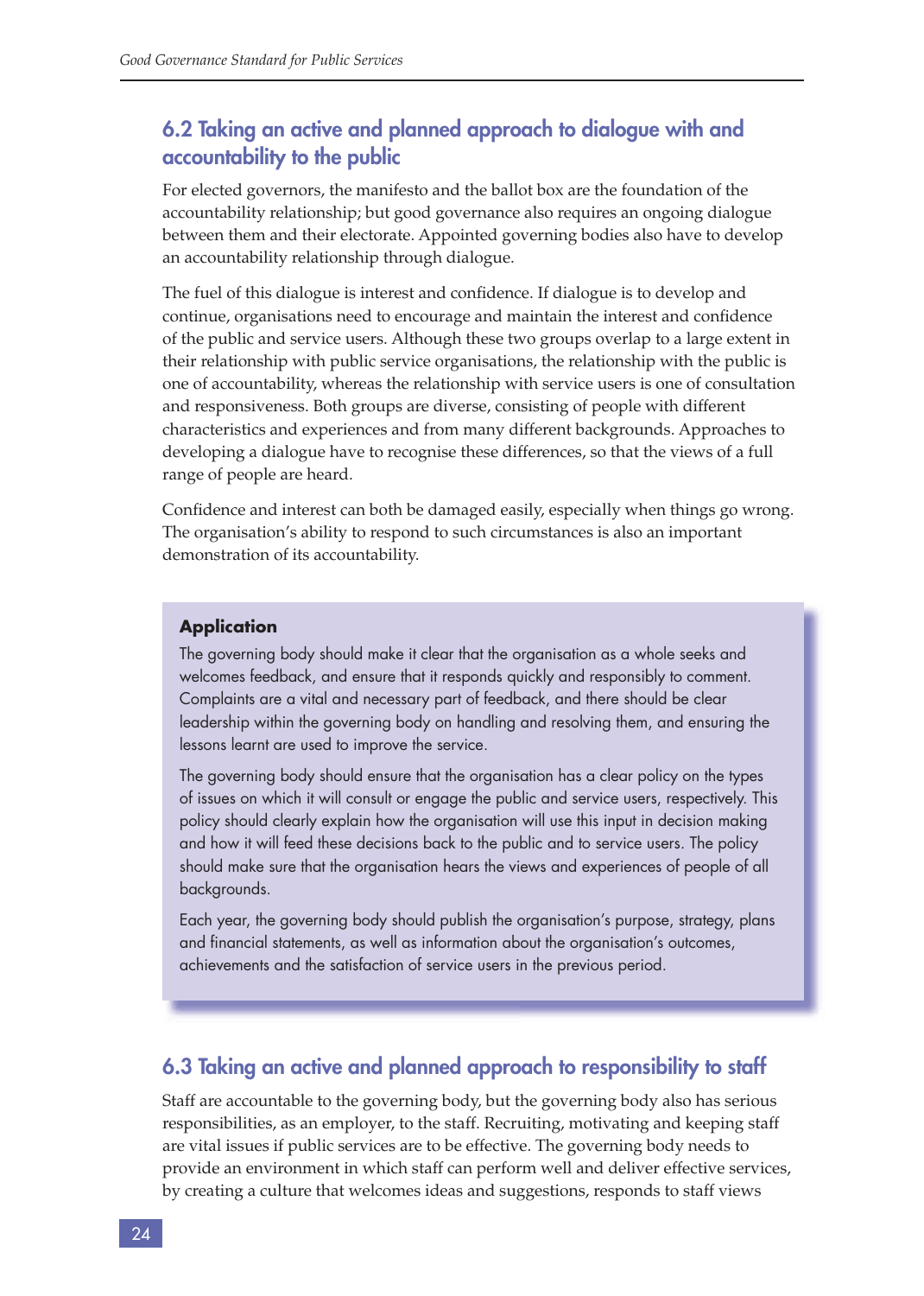and explains decisions. The governing body is itself the last point of appeal for staff with complaints or concerns that they have not been able to deal with through the organisation's management structures.

#### **Application**

The governing body should have a clear policy on when and how it consults and involves staff and their representatives in decision making.

The governing body should make sure that effective systems are in place to protect the rights of staff. It should make sure that policies for whistle blowing, and support for whistle blowers, are in place.

## **6.4 Engaging effectively with institutional stakeholders**

Institutional stakeholders are other organisations with which the organisation needs to work for formal accountability or to improve services and outcomes. Public services have a complex network of governance relationships involving lateral relationships between partners and hierarchical relationships between Parliament, central government and local organisations. Some of these are accountability relationships, while others are to do with working together to achieve better outcomes.

Few public service organisations can achieve their intended outcomes through their own efforts alone. Relationships with other organisations are important, especially if they provide similar or related services or serve the same users or communities. Developing formal and informal partnerships may mean that organisations can use their resources more effectively or offer their services in a different and, for service users, more beneficial way.

#### **Application**

The governing body should take the lead in forming and maintaining relationships with the leaders of other organisations, as a foundation for effective working relationships at operational levels.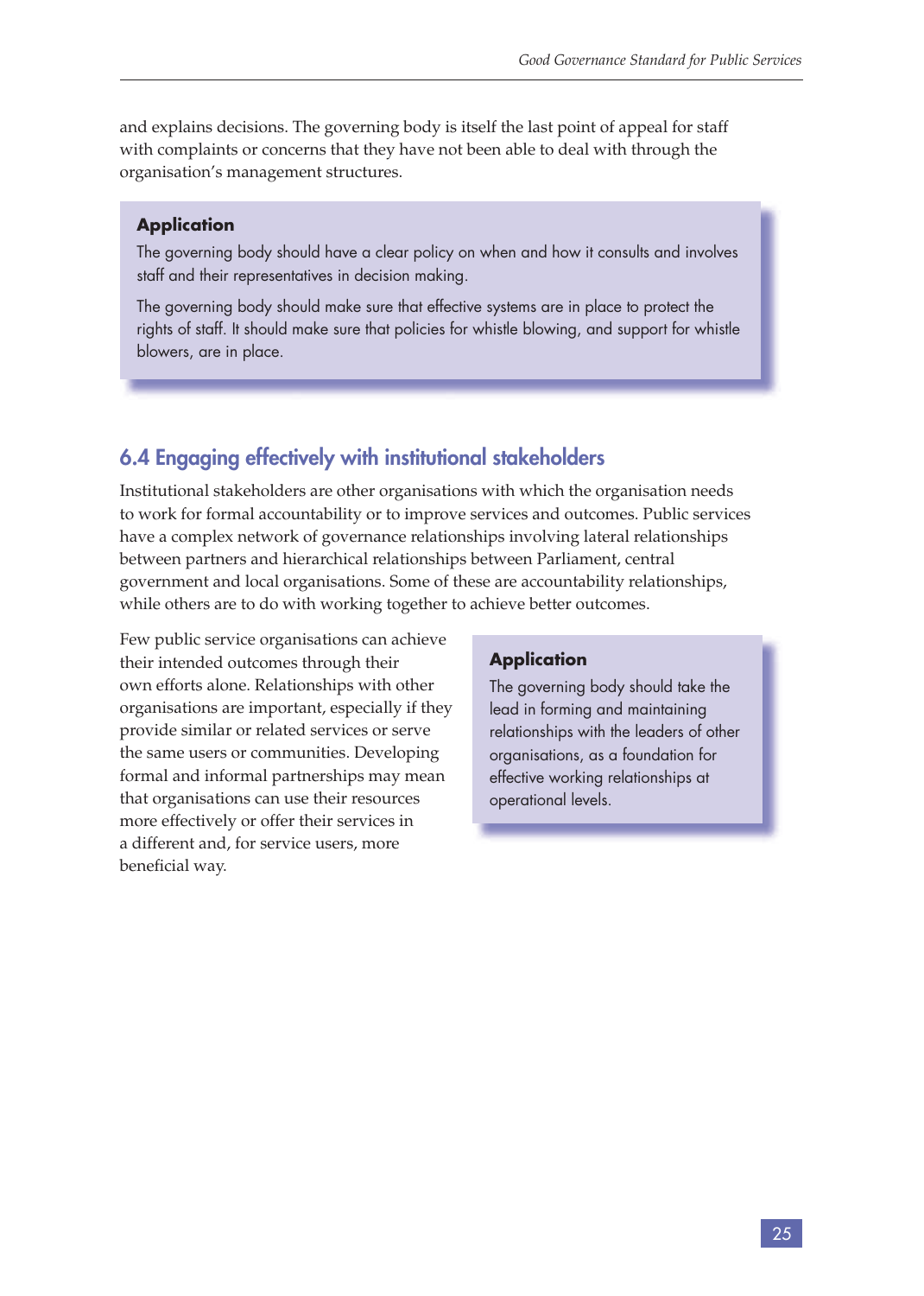#### **Good practice examples: engaging stakeholders and making accountability real**

- It is good practice to assess the effectiveness of policy and arrangements for dialogue with service users and accountability to the public, to evaluate their impact on decisions and to decide what improvements may be needed.
- Organisations can use a range of models, from citizens' juries to community time banks (mutual volunteering by members of the public, working alongside service providers to support their neighbours), to promote public and user involvement in public service design, delivery and evaluation.
- It is good practice to publish information on research into the public's views of the organisation and information on service users' views of the suitability and quality of the services they receive. It is important to include the diversity of the public and of service users in this information, to give a complete and accurate picture.
- The Independent Commission on Good Governance recommends that governing bodies assess the extent to which they are applying these principles of good governance, and report publicly on this assessment, including an action plan for improvement where necessary.
- By organising systematic '360-degree' feedback from a representative sample of stakeholders, governing bodies can gain valuable insights about the organisation's relationships.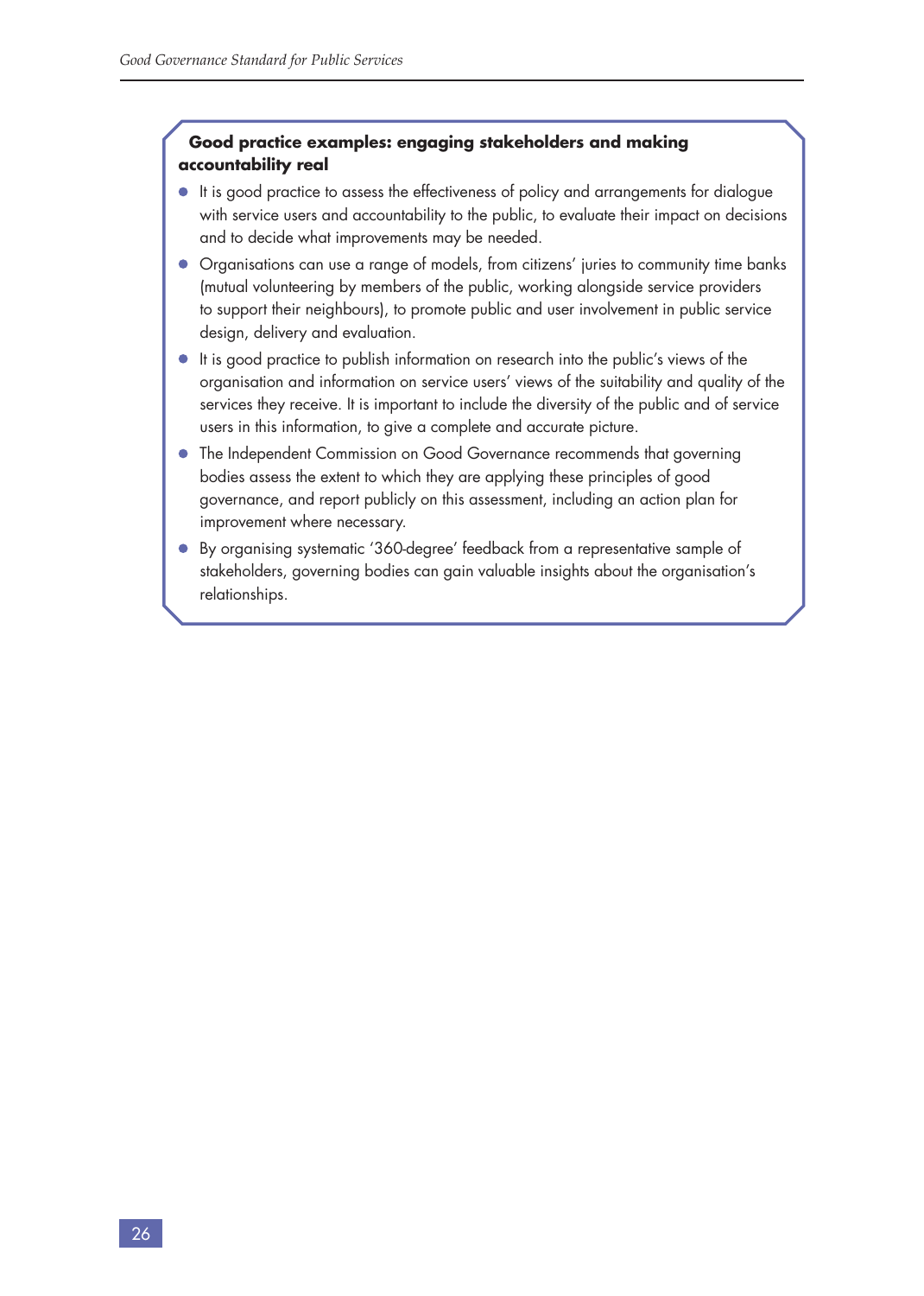## **Appendix A: Assessment questions for governors and governing bodies to ask themselves**

## **1. Good governance means focusing on the organisation's purpose and on outcomes for citizens and users**

- How clear are we about what we are trying to achieve as an organisation? Do we always have this at the front of our minds when we are planning or taking decisions? How well are we doing in achieving our intended outcomes?
- To what extent does the information that we have about the quality of service for users help us to make rigorous decisions about improving quality? Do we receive regular and comprehensive information on users' views of quality? How could this information be improved? How effectively do we use this information when we are planning and taking decisions?
- To what extent does the information that we have on costs and performance help us to make rigorous decisions about improving value for money? How effectively do we use this information when we are planning and taking decisions? How well do we understand how the value we provide compares with that of similar organisations?

## **2. Good governance means performing effectively in clearly defined functions and roles**

- Do we all know what we are supposed to be doing?
- Is our approach to each of the governing body's main functions clearly set out and understood by all in the governing body and the senior executive? What does the size and complexity of our organisation mean for the ways in which we approach each of the main functions of governance?
- How clearly have we defined the respective roles and responsibilities of the non-executives and the executive, and of the chair and the chief executive? Do all members of the governing body take collective responsibility for the governing body's decisions?
- How well does the organisation understand the views of the public and service users? Do we receive comprehensive and reliable information about these views and do we use it in decision making?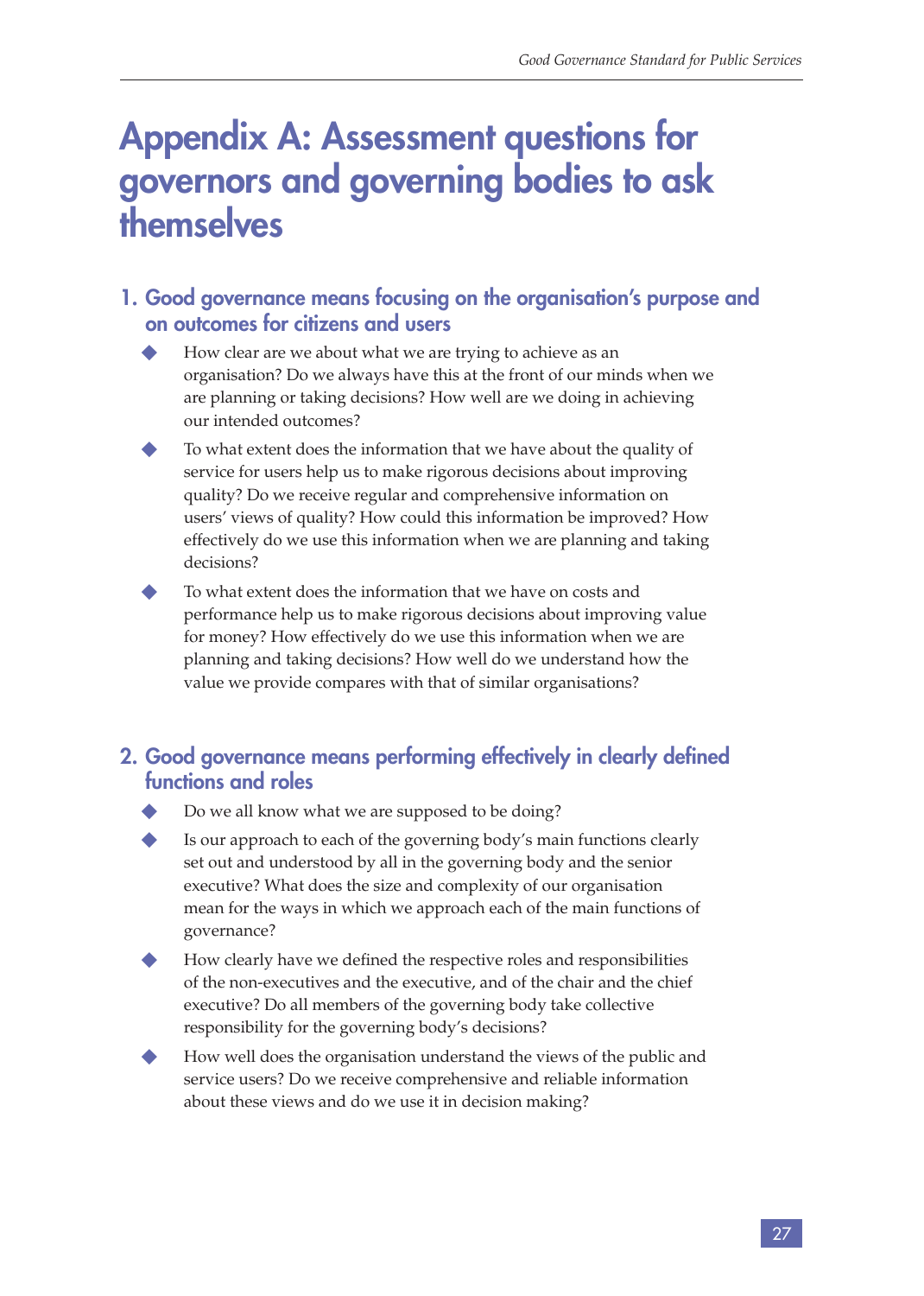## **3. Good governance means promoting values for the whole organisation and demonstrating the values of good governance through behaviour**

- What are the values that we expect the staff to demonstrate in their behaviour and actions? How well are these values reflected in our approach to decision making? What more should we do to ensure these values guide our actions and those of staff?
- In what ways does our behaviour, collectively as a governing body and individually as governors, show that we take our responsibilities to the organisation and its stakeholders very seriously? Are there any ways in which our behaviour might weaken the organisation's aims and values?

### **4. Good governance means taking informed, transparent decisions and managing risk**

- How well do our meetings work? What could we do to make them more productive and do our business more effectively?
- Have we formally agreed on the types of decisions that are delegated to the executive and those that are reserved for the governing body? Is this set out in a clear and up-to-date statement? How effective is this as a guide to action for the governing body and the executive? How well do we explain the reasons for our decisions to all those who might be affected by them?
- Is the information we receive robust and objective? How could the information we receive be improved to help improve our decision making? Do we take professional advice to inform and support our decision making when it is sensible and appropriate to do so?
- How effective is the organisation's risk management system? How do we review whether this system is working effectively? Do we develop an action plan to correct any deficiencies in the systems? If so, do we publish this each year?

## **5. Good governance means developing the capacity and capability of the governing body to be effective**

- What skills have we decided that governors must have to do their jobs effectively? How well does our recruitment process identify people with the necessary skills and reach people from a wide cross-section of society? What more could we do to make sure that becoming a governor is practical for as many people as possible?
- How effective are we at developing our skills and updating our knowledge? How effective are our arrangements for reviewing the performance of individual governors? Do we put into practice action plans for improving our performance as a governing body?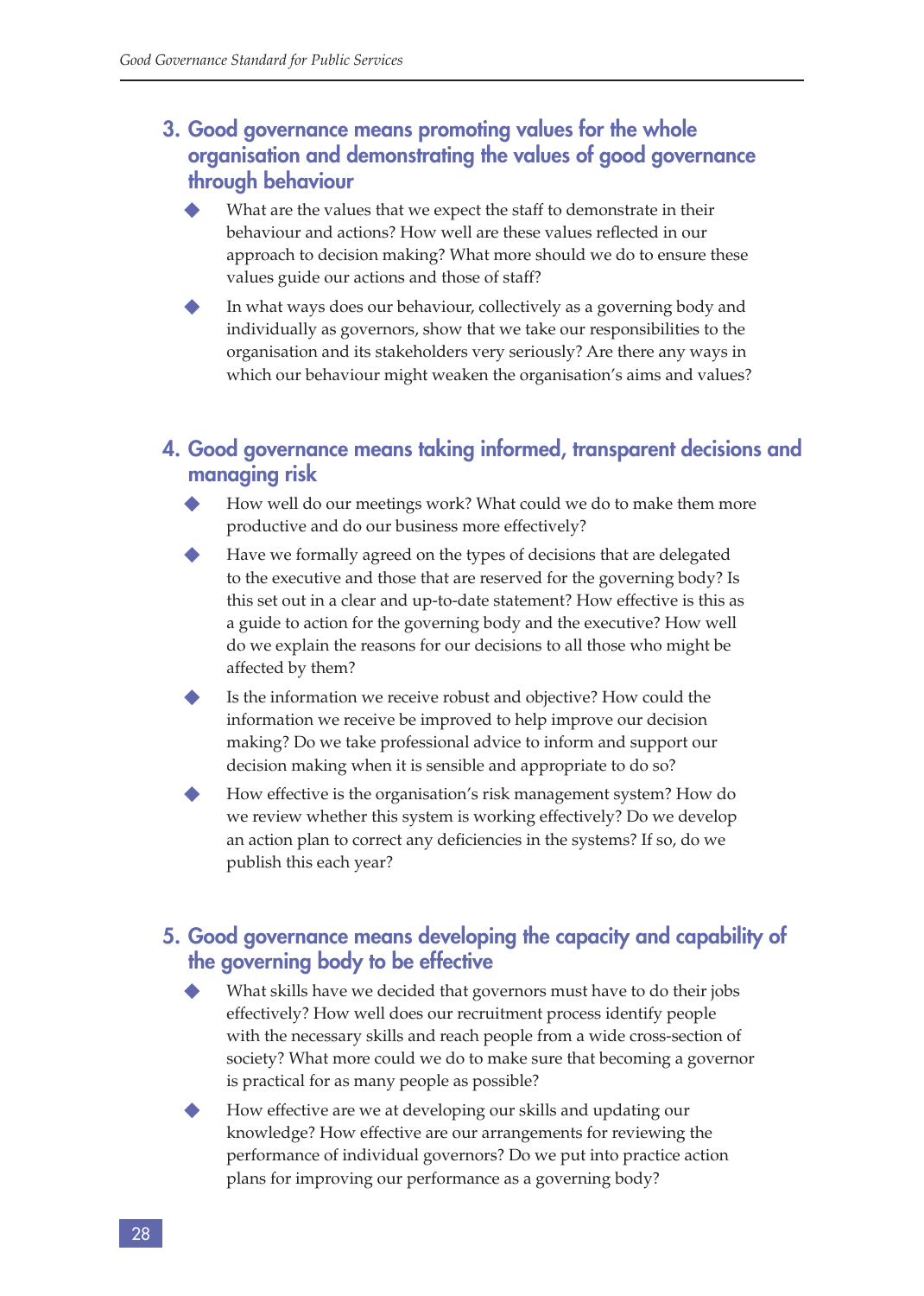What is our approach to finding a balance between continuity of knowledge and renewal of thinking in the governing body? What are our reasons for this approach? Do we need to review it?

### **6. Good governance means engaging stakeholders and making accountability real**

- Who are we accountable to and for what? How well does each of these accountability relationships work? Do we need to take steps to clarify or strengthen any relationships? Do we need to negotiate a shift in the balance between different accountability relationships?
- What is our policy on how the organisation should consult the public and service users? Does it explain clearly the sorts of issues on which it will consult which groups and how it will use the information it receives? Do we need to review this policy and its implementation?
- What is our policy on consulting and involving staff and their representatives in decision making? Is this communicated clearly to staff? How well do we follow this in practice? How effective are systems within the organisation for protecting the rights of staff?
- Who are the institutional stakeholders that we need to have good relationships with? How do we organise ourselves to take the lead in developing relationships with other organisations at the most senior level?

## **Applying the good governance Standard**

- u To what extent does the *Good Governance Standard for Public Services* apply to our organisation, bearing in mind its type and size?
- Are we upholding and demonstrating the spirit and ethos of good governance that the Standard sets out to capture?
- Do we have a process for regularly reviewing our governance arrangements and practice against the Standard? What further improvements do we need to make?
- Are we making public the results of our reviews and our plans for future improvements and are we inviting feedback from stakeholders and service users?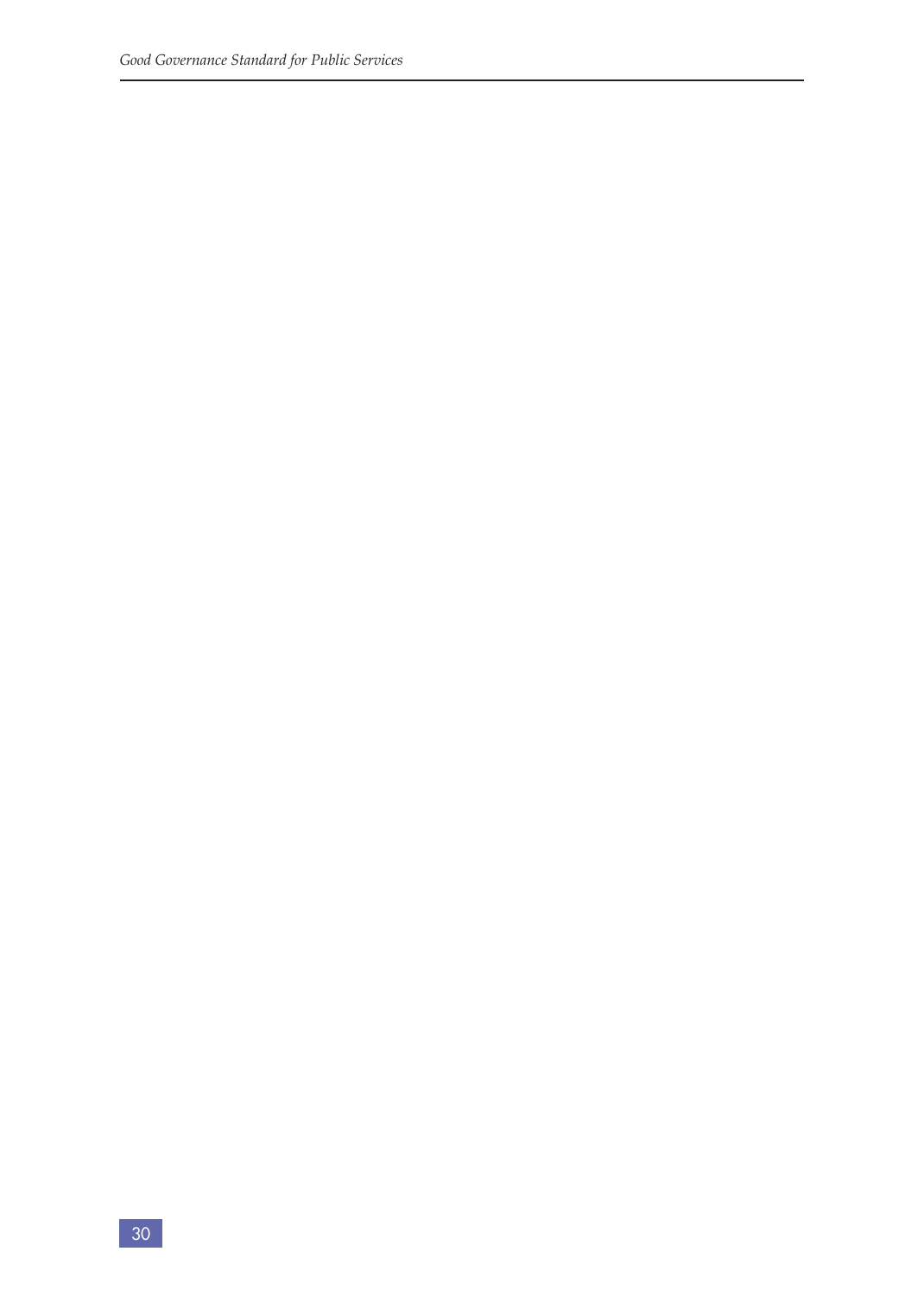## **Appendix B: Questions for members of the public and their representatives to ask if they want to assess and challenge standards of governance**

Organisations can also ask themselves these questions if they want to test their openness and responsiveness to the public and their service users.

## **1. Good governance means focusing on the organisation's purpose and on outcomes for citizens and service users**

- What is this organisation for?
- Can I easily find a clear explanation of what this organisation is doing?
- Can I easily find out about the quality of service provided to the public?
- What is being done to improve services?
- Can I easily find out about the organisation's funding and how it spends its money?
- **2. Good governance means performing effectively in clearly defined functions and roles** 
	- Who is in charge of the organisation?
	- How are they elected or appointed?
	- At the top of the organisation, who is responsible for what?

## **3. Good governance means promoting values for the whole organisation and demonstrating the values of good governance through behaviour**

- According to the organisation, what values guide its work?
- Does it follow these values in practice?
- What standards of behaviour should I expect?
- Do the senior people in the organisation put these standards of behaviour into practice?
- Do they put into practice the 'Nolan' principles for people in public life (selflessness, integrity, objectivity, accountability, openness, honesty and leadership)?